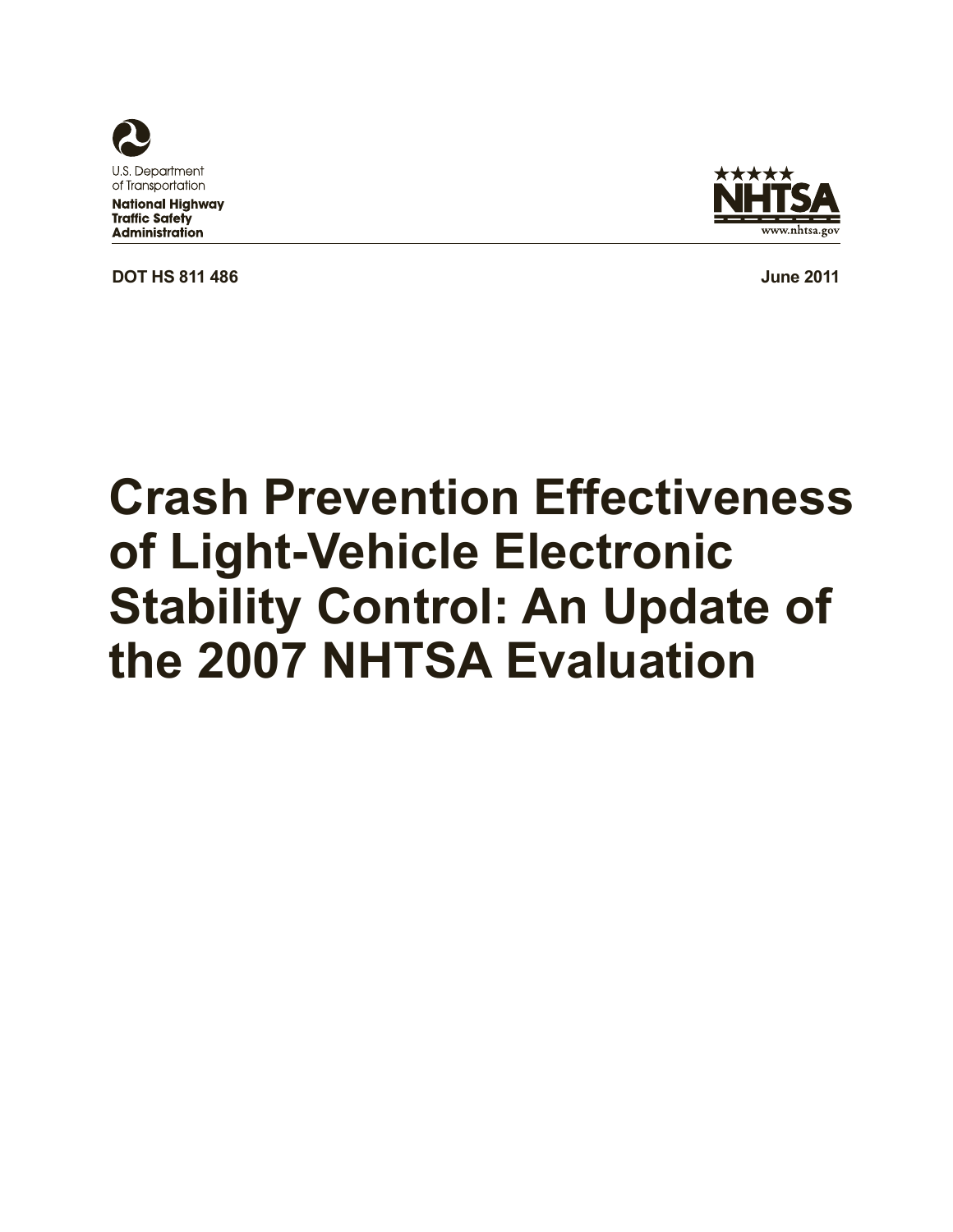#### DISCLAIMER

This publication is distributed by the U.S. Department of Transportation and the National Highway Traffic Safety Administration in the interest of information exchange. The opinions, findings and conclusions expressed in this publication are those of the authors and not necessarily those of the Department of Transportation, the National Highway Traffic Safety Administration, or the Federal Motor Carrier Safety Administration. The United States Government assumes no liability for its content or use thereof. If trade or manufacturer's names or products are mentioned, it is because they are considered essential to the object of the publication and should not be construed as an endorsement. The United States Government does not endorse products or manufacturers.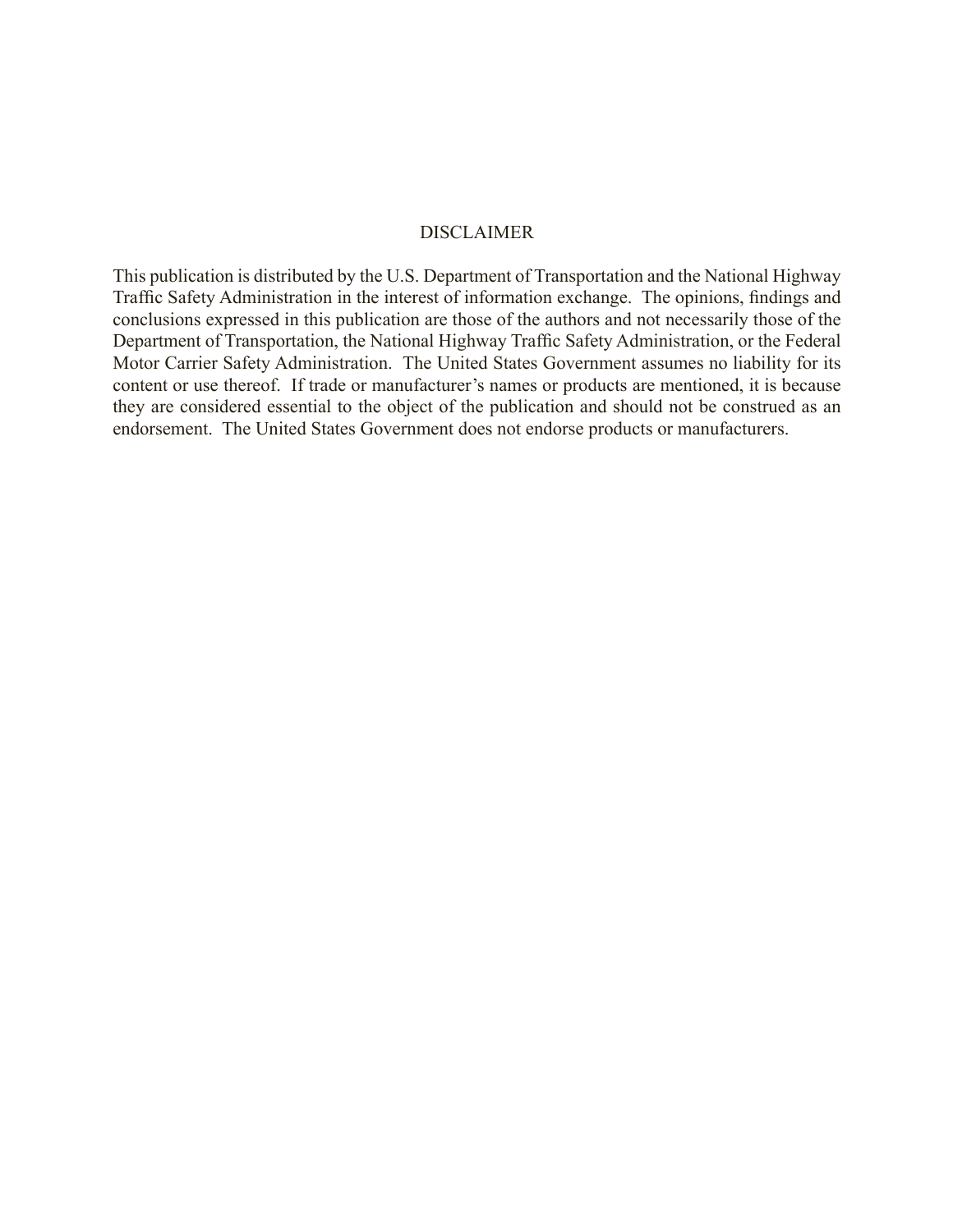#### **Technical Report Documentation Page 1. Report No.**  DOT HS 811 486 2. Government Accession No. **3. Recipient's Catalog No. 4. Title and Subtitle**  Crash Prevention Effectiveness of Light-Vehicle Electronic Stability Control: An Update of the 2007 NHTSA Evaluation **5. Report Date**  June 2011 **6. Performing Organization Code 7. Author**  Robert Sivinski **8. Performing Organization Report No. 9. Performing Organization Name and Address**  Evaluation Division; National Center for Statistics and Analysis National Highway Traffic Safety Administration Washington, DC 20590 **10. Work Unit No. (TRAIS) 11. Contract or Grant No. 12. Sponsoring Agency Name and Address**  National Highway Traffic Safety Administration 1200 New Jersey Avenue, SE Washington, DC 20590 **13. Type of Report and Period Covered**  NHTSA Technical Report **14. Sponsoring Agency Code 15. Supplementary Notes**

#### **16. Abstract**

Statistical analyses based on FARS and NASS CDS data from 1997 to 2009 found that a vehicle equipped with electronic stability control (ESC) had a smaller likelihood of being involved in a crash than a similar vehicle without ESC. This analysis estimates the magnitude of that reduction for different types of crashes and for different types of vehicles. Overall, ESC was associated with a 5-percent decrease in the likelihood that a passenger car would be involved in any police-reported crash and a 23-percent reduction in the probability that a passenger car would be involved in a fatal crash. For light trucks and vans (LTVs), the reductions are 7 percent and 20 percent respectively. Each of these reductions is statistically significant except the 5 percent overall effect for passenger cars. Fatal first-event rollovers are reduced by 56 percent in passenger cars and by 74 percent in LTVs. Fatal impacts with fixed objects are reduced by 47 percent in passenger cars and 45 percent in LTVs. These reductions are statistically significant.

| 17. Key Words                                        |                                      | <b>18. Distribution Statement</b>            |                  |           |
|------------------------------------------------------|--------------------------------------|----------------------------------------------|------------------|-----------|
| NHTSA; FARS; NASS; ESC; effectiveness;               |                                      | Document is available to the public from the |                  |           |
| fatality reduction; injury reduction; evaluation;    |                                      | National Technical Information Service       |                  |           |
| statistical analysis; benefits; electronic stability |                                      | www.ntis.gov                                 |                  |           |
| control                                              |                                      |                                              |                  |           |
| 19. Security Classif. (Of this report)               | 20. Security Classif. (Of this page) |                                              | 21. No. of Pages | 22. Price |
| Unclassified                                         | Unclassified                         |                                              | 29               |           |
| F <b>DOT F 4700 7</b> 10 701                         |                                      |                                              |                  |           |

**Form DOT F 1700.7** (8-72)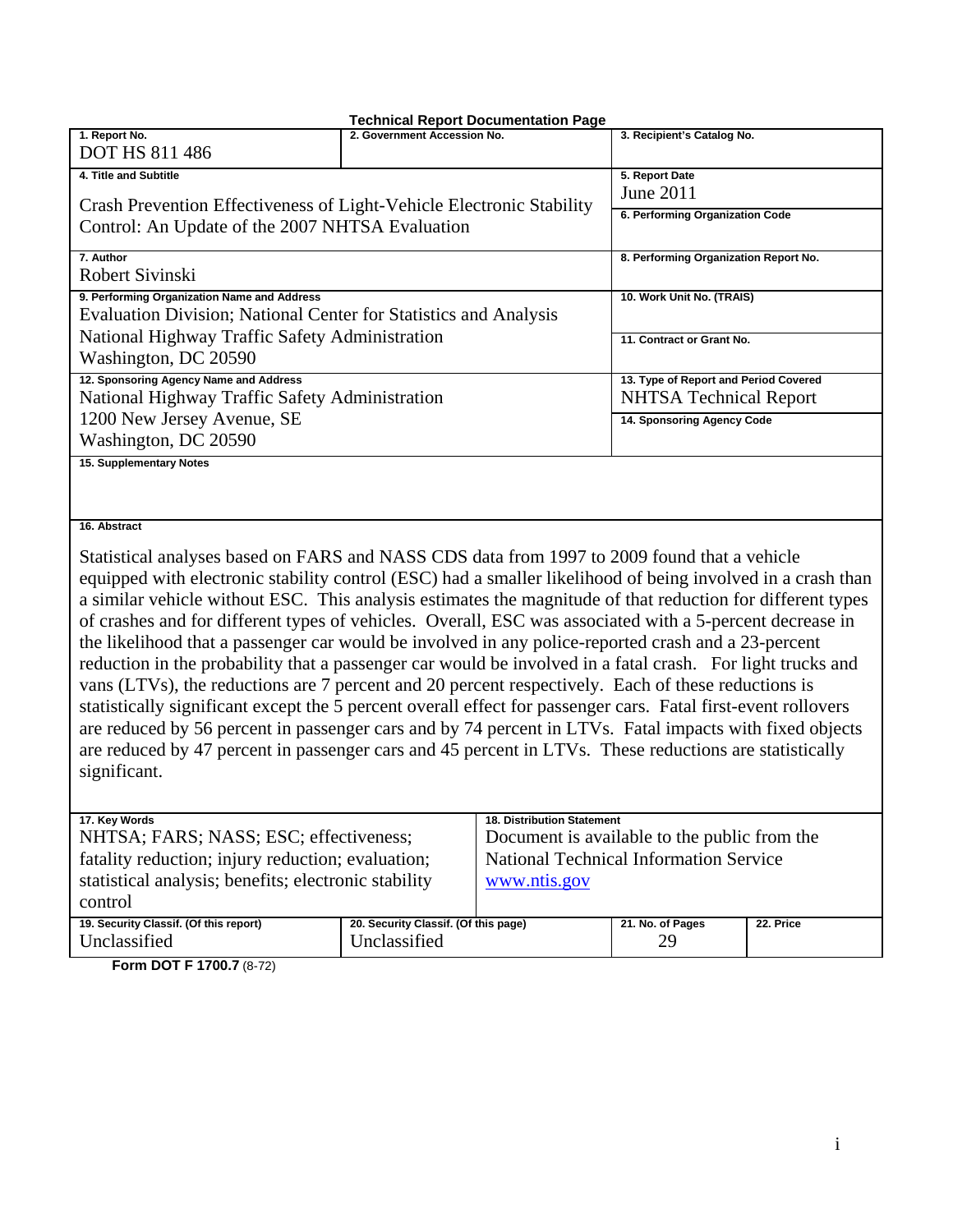# **Table of Contents**

| 1. | Introduction                                    |
|----|-------------------------------------------------|
|    |                                                 |
|    | 2. Methods                                      |
|    |                                                 |
|    | 3. Effect of ESC in all police-reported crashes |
|    |                                                 |
|    | 4. Effect of ESC in fatal crashes               |
|    |                                                 |
|    | 5. Discussion                                   |
|    |                                                 |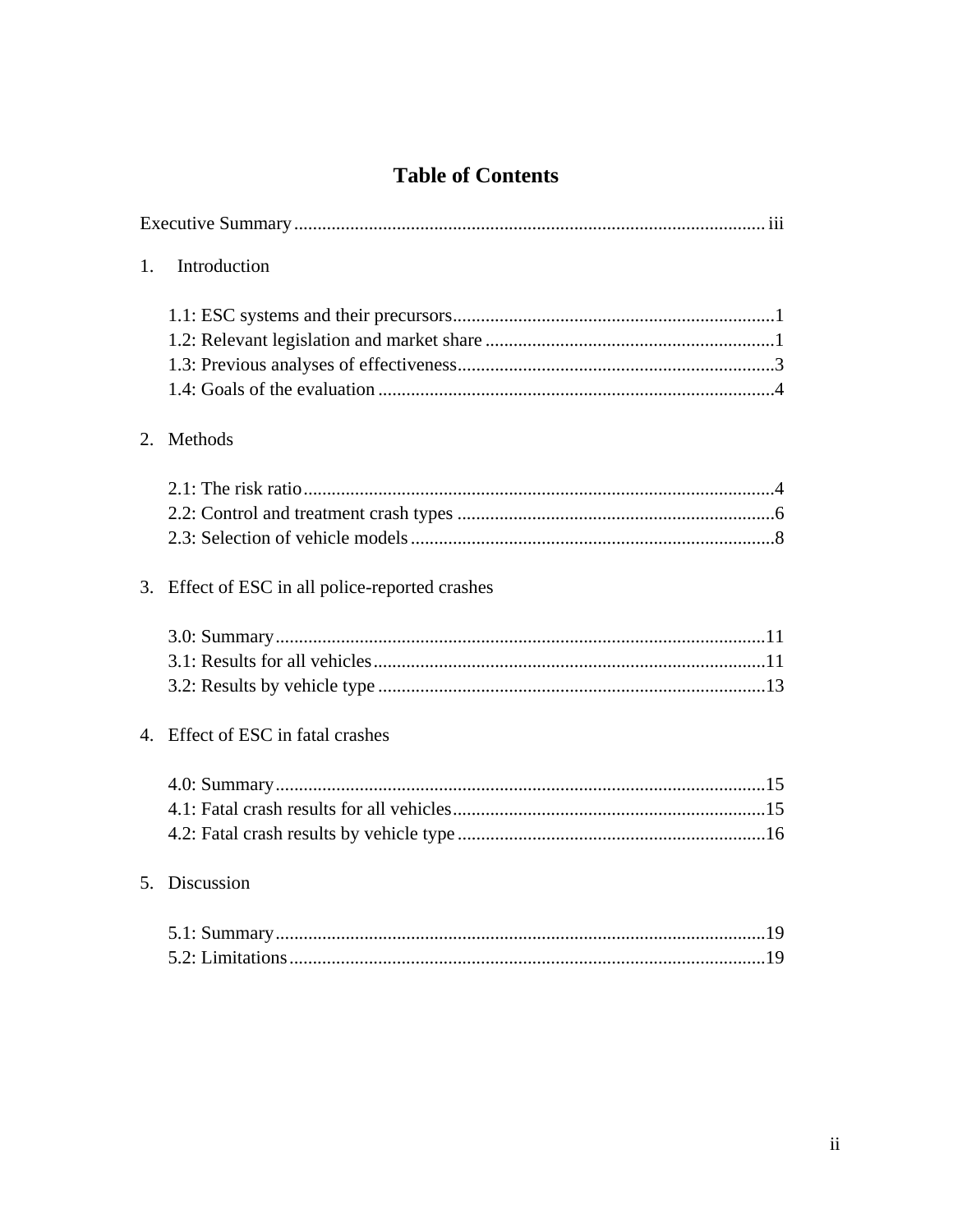#### **Executive Summary**

When a vehicle is equipped with electronic stability control (ESC), it has a smaller likelihood of being involved in a crash than a similar vehicle without ESC. This analysis estimates the magnitude of that reduction for different types of crashes and for different types of vehicles. Overall, ESC was associated with a 6-percent decrease in the likelihood that a vehicle would be involved in any police-reported crash, and an 18-percent reduction in the probability that a vehicle would be involved in a fatal crash. For passenger cars, the reductions are 5 percent and 23 percent, respectively; for light trucks and vans (LTVs), 7 percent and 20 percent.<sup>1</sup> Each of these reductions is statistically significant except the 5-percent overall effect in passenger cars.

 Estimates of ESC effectiveness in preventing crash involvement vary by crash type, but for crashes that typically involve loss of control such as rollovers and side impacts with fixed objects, these estimates are large and statistically significant. The effects are similar for fatal and nonfatal crashes and for passenger cars and LTVs. As specified by Federal Motor Vehicle Safety Standard No. 126, by September 1, 2011, all new cars and LTVs must be equipped with ESC. As ESC becomes more common in the vehicle fleet a large portion of fatal and nonfatal crashes will be prevented by this technology.

ESC systems continuously monitor several vehicle factors in order to predict impending loss of control due to excessive speed, excessive lateral acceleration, or insufficient traction. When the system predicts a loss of control it applies braking force to one or more wheels or reduces engine output to slow the vehicle. By applying brake force unequally to different wheels, ESC systems can prevent instabilities such as fishtailing and over-corrections. By reducing engine output, ESC systems can prevent unsafe levels of lateral acceleration. ESC systems are able to act quickly and discreetly, and often the driver is unaware that the system has intervened to prevent a loss of stability or control.

The evaluation methods in this report are similar to the methods of the 2007 NHTSA evaluation of ESC effectiveness that used Fatality Analysis Reporting System (FARS) data from 1997-2004 and State data from 1997-2003. This evaluation was able to include additional years of FARS data (1997-2009), allowing the inclusion of a greater variety of vehicles. For the first time in an analysis of ESC effectiveness the National Automotive Sampling System General Estimates System (NASS GES, 1997-2009) was used to create nationally representative effectiveness estimates for all police-reported crashes.

Percent effectiveness was estimated by comparing the types of crashes that vehicle models experienced immediately before and immediately after the introduction of ESC. Because optional ESC generally cannot be identified from the vehicle identification number (VIN), only models that transitioned from no available ESC system availability to standard ESC were included in this analysis. Effectiveness estimates were computed for different crash types relative to a control group of low-speed and similar crashes that are unlikely to be affected by ESC. The estimates should be interpreted as the reduction in the likelihood of a vehicle being involved in a specific type of crash as a result of ESC being added to that vehicle. Estimates marked with an asterisk are statistically significant at  $p < .05$ . When  $p < .05$ , there is 95-percent certainty that the observed results are not due to chance.

 $\overline{a}$ 

<sup>&</sup>lt;sup>1</sup> Notice that the reduction in fatalities for cars is 23 percent and the reduction for LTVs is 20 percent, yet the combined reduction for cars and LTVs is only 18 percent. While counterintuitive, this is an accurate result that can occur when combining ratios due to changes in the mix of vehicle types over time.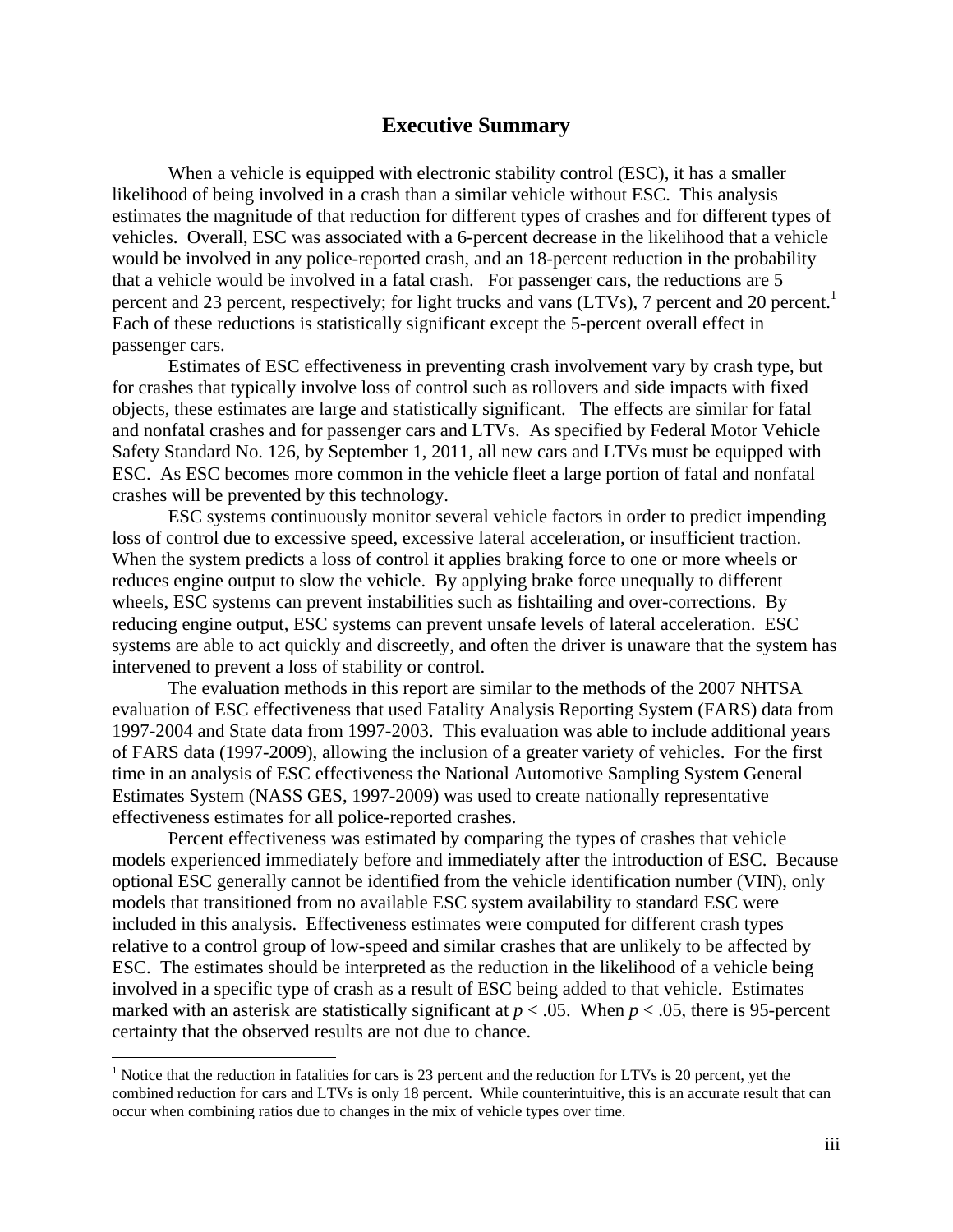The principal findings of this evaluation are the following changes in likelihood of crash involvement due to ESC:

| <b>ALL CRASHES</b>                                      | Crash reduction with ESC |                          |                |
|---------------------------------------------------------|--------------------------|--------------------------|----------------|
|                                                         | $\frac{Cars}{2}$         | LTVs                     | Combined       |
| Police-reported crash involvements:                     | 5%                       | $7\% *$                  | $6\% *$        |
| Fatal crash involvements:                               | $23\% *$                 | $20\% *$                 | 18%*           |
| ALL SINGLE-VEHICLE CRASHES                              |                          |                          |                |
| (except collisions with pedestrians/bicyclists/animals) |                          | Crash reduction with ESC |                |
|                                                         | Cars                     | <b>LTVs</b>              | Combined       |
| Police-reported crash involvements:                     | 32%                      | $57\%*$                  | 50%*           |
| Fatal crash involvements:                               | 55%*                     | $50\% *$                 | 49%*           |
|                                                         |                          |                          |                |
| ALL MULTIVEHICLE CRASHES                                |                          | Crash reduction with ESC |                |
|                                                         | Cars                     | <b>LTVs</b>              | Combined       |
| Police-reported crash involvements:                     | $-1\%$                   | 0%                       | 0%             |
| Fatal crash involvements:                               | 8%                       | $8\% *$                  | $6\% *$        |
| <b>FIRST-EVENT ROLLOVERS</b>                            |                          | Crash reduction with ESC |                |
|                                                         | Cars                     | <b>LTVs</b>              | Combined       |
| Police-reported crash involvements:                     | $72%$ *                  | $64\% *$                 | $67\%*$        |
| Fatal crash involvements:                               | $56\% *$                 | $74\%*$                  | 72%*           |
|                                                         |                          |                          |                |
|                                                         |                          |                          |                |
|                                                         |                          |                          |                |
| ALL IMPACTS WITH FIXED OBJECTS                          |                          | Crash reduction with ESC |                |
|                                                         | $\frac{Cars}{2}$         | <b>LTVs</b>              | Combined       |
| Police-reported crash involvements:                     | 30%                      | $67\% *$                 | 58%*           |
| Fatal crash involvements:                               | 47%*                     | $45\%*$                  | 39%*           |
| SIDE IMPACTS WITH FIXED OBJECTS                         |                          | Crash reduction with ESC |                |
|                                                         | $\frac{Cars}{2}$         | <b>LTVs</b>              | Combined       |
| Police-reported crash involvements:                     | $60\% *$                 | 73%*                     | $71\%*$        |
| Fatal crash involvements:                               | $65\% *$                 | 65%*                     | 58%*           |
|                                                         |                          |                          |                |
| <b>CULPABLE VEHICLES IN MULTIVEHICLE CRASHES</b>        |                          |                          |                |
|                                                         |                          | Crash reduction with ESC |                |
|                                                         | $\frac{Cars}{2}$         | <b>LTVs</b>              | Combined       |
| Police-reported crash involvements:                     | $-3%$                    | $-1\%$                   | $-1\%$         |
| Fatal crash involvements:                               | 18%                      | $21\% *$                 | $16\% *$       |
| COLLISIONS WITH PEDESTRIANS/BICYCLISTS/ANIMALS          |                          |                          |                |
|                                                         |                          | Crash reduction with ESC |                |
| Police-reported crash involvements:                     | Cars<br>23%              | <b>LTVs</b><br>$-1\%$    | Combined<br>4% |

Fatal crash involvements:  $-9\%$  -11% -9%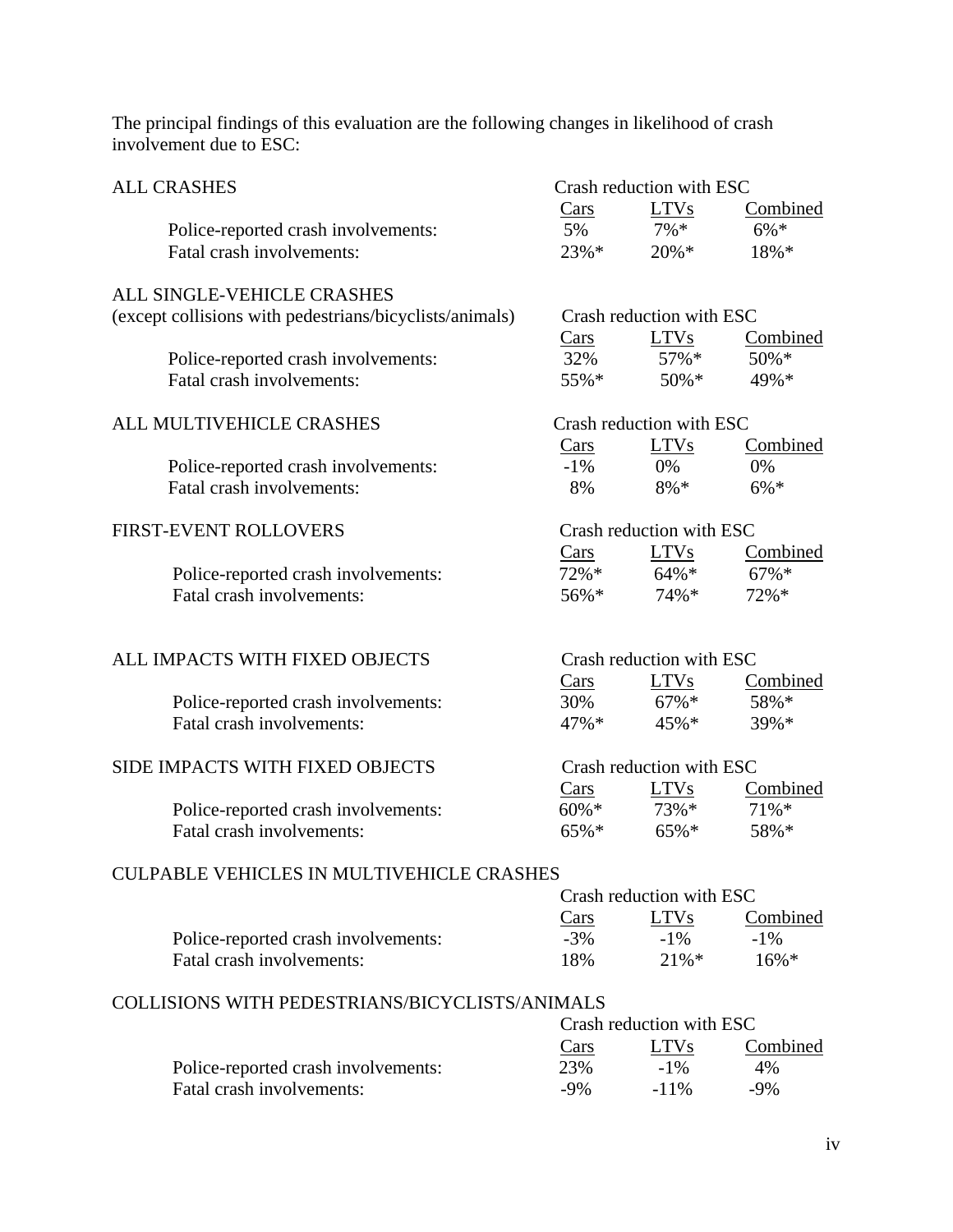These results are similar to the findings of the 2007 NHTSA analysis, which due to data availability included fewer vehicle models and used State data rather than NASS GES to estimate effectiveness in all police-reported crashes. In general, the current analysis found slightly higher effectiveness in cars and slightly lower effectiveness in LTVs than the 2007 analysis. The results from the two analyses cannot be compared statistically because they share some of the same data, but the differences in any case are slight.

No significant effects were found for collisions with pedestrians, bicyclists, or animals. As in the 2007 analysis, this category continues to show small, non-significant increases in likelihood of fatal crash involvement for vehicles equipped with ESC. Because the results are non-significant, this report is not able to draw any conclusions on the effects of ESC on these types of crashes. However, NHTSA plans to keep this category on the "watch" list and repeat the analyses when more data are available. It may also be useful to examine individual cases more closely in order to explore the effects, if any, of ESC on these types of crashes.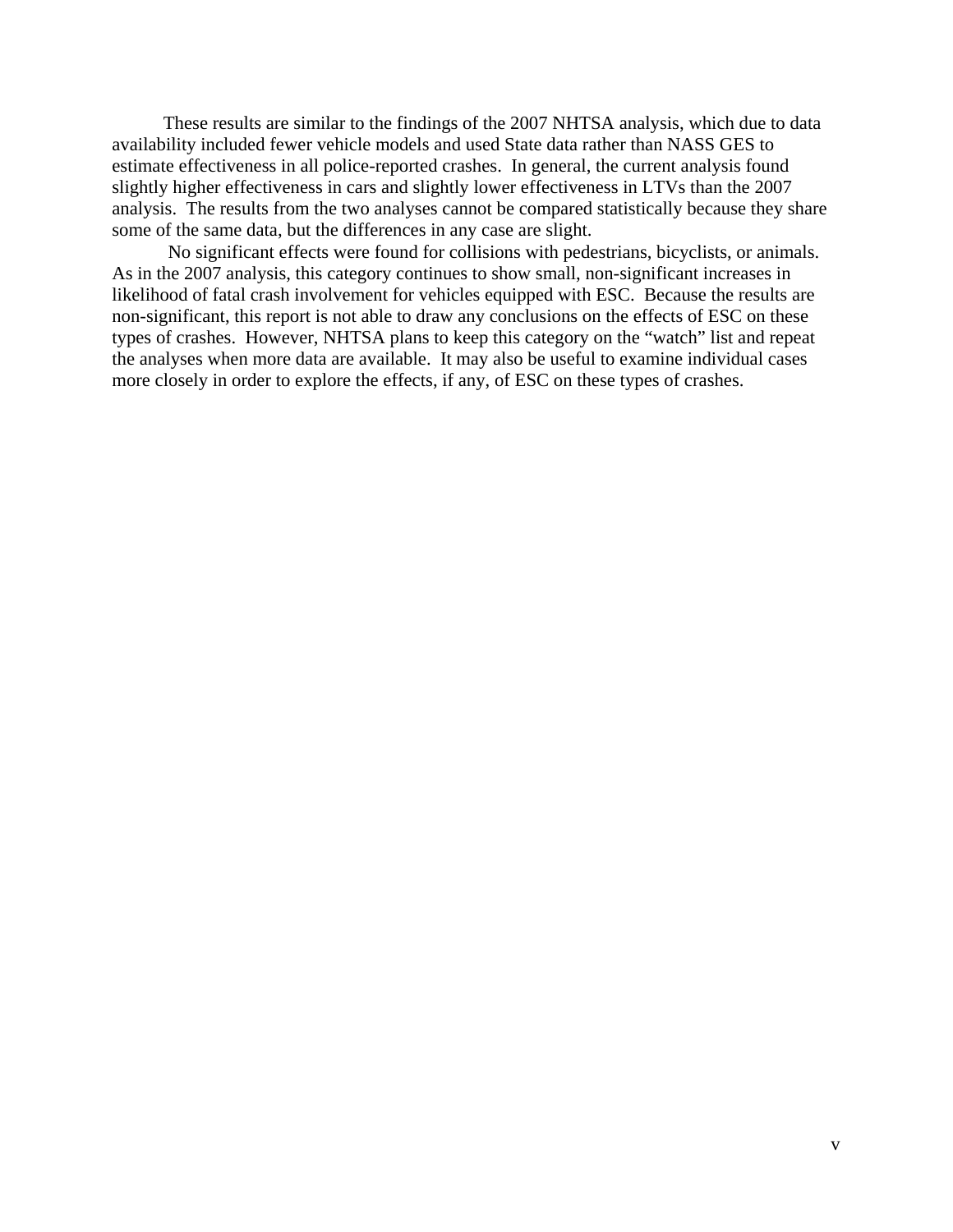# **1: Introduction**

#### **1.1 Electronic Stability Control Systems and Their Precursors**

Traction control systems (TCS), also known as anti-slip regulation (ASR), were first introduced in full-sized Buick models in 1971 and later became common among high-power rear-wheel drive cars as a limited slip differential. Although it functions in a similar manner to electronic stability control (ESC), the goal of the system is different. TCS is intended to prevent wheel slippage due to excess torque, and is designed to improve acceleration and cornering performance. This is accomplished by using wheel speed sensors to detect slippage, and then reducing engine output or applying brake force when necessary.

Anti-lock brake systems (ABS) were first offered as standard equipment in 1985 on some BMW, Lincoln, and Mercedes vehicles. ABS allows brake force to be controlled at each wheel and was designed to provide optimally modulated braking force during emergency braking. Four-wheel ABS monitors each wheel for locking, and if it is detected it quickly releases the brake force to allow the wheel to resume turning. Near-optimal brake force is achieved by feathering, or quickly applying and releasing the brake many times per second. ABS prevents loss of steering due to front-wheel lockup, prevents yawing or "fish-tailing" due to rear-wheel lockup and on many surfaces reduces stopping distance relative to a skidding vehicle.<sup>2</sup>

ESC integrates the mechanisms and functions of ABS and TCS and adds further functionality. ESC is a computerized system that continuously monitors speed, steering wheel position, brake force at each wheel, yaw rate and lateral acceleration. This input allows the system to detect loss of control due to excessive speed, lateral acceleration or insufficient traction. When loss of control is detected, the system acts by applying braking force to one or several wheels or by reducing engine output in order to slow the vehicle or correct its path. For example, if clockwise yaw is detected the system may apply brake force to the front left wheel in order to counteract the vehicle's rotation. This action takes place so quickly that the system is essentially predictive, preventing loss of control before it occurs. Often the driver is unaware that the system has acted.

#### **1.2 Relevant Legislation and Market Share**

 $\overline{a}$ 

On April 6, 2007, the National Highway Traffic Safety Administration published final rule for Federal Motor Vehicle Safety Standard (FMVSS) No. 126 that required that passenger cars, multipurpose passenger vehicles (MPVs), and trucks and buses with a gross vehicle weight rating (GVWR) of 10,000 pounds or less be equipped with an ESC system composed that complies with the standard. The standard specified the following phase-in schedule:

<sup>2</sup> Kahane, C.J. (2004). *Lives Saved by the Federal Motor Vehicle Safety Standards and Other Vehicle Safety Technologies, 1960-2002*, (NHTSA Technical Report. DOT HS 809 833), pp.25-31. Washington, DC: National Highway Traffic Safety Administration.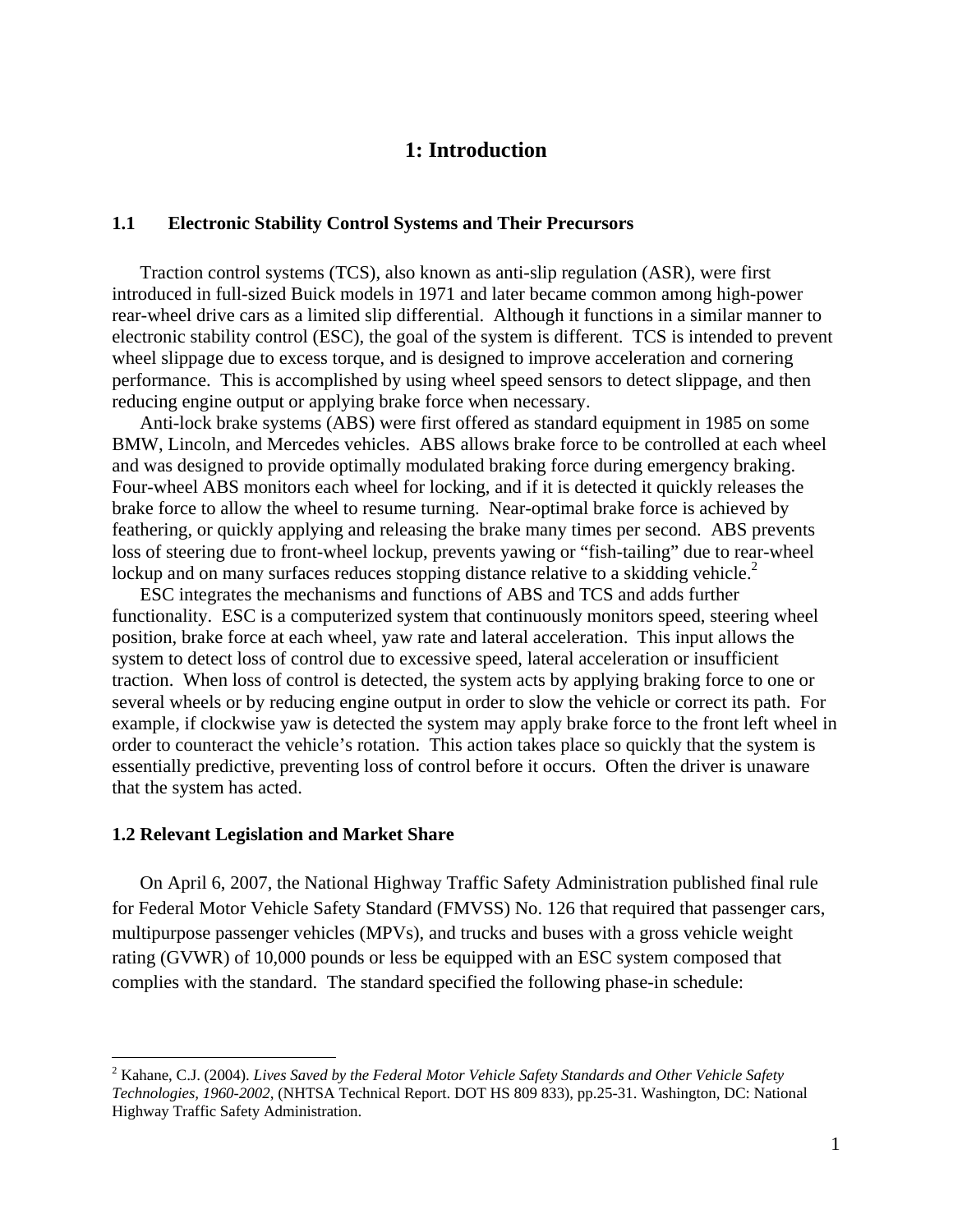| <b>Model Year</b> | <b>Production Beginning Date</b> | Requirement               |
|-------------------|----------------------------------|---------------------------|
| 2009              | September 1, 2008                | 55% with carryover credit |
| 2010              | September 1, 2009                | 75% with carryover credit |
| 2011              | September 1, 2010                | 95% with carryover credit |
| 2012              | September 1, 2011                | Fully effective           |

 ESC was first available on Mercedes and BMW vehicles in 1987. For the next several years introduction was led mostly by imports, sport utility vehicles and luxury vehicles.



Through model year 2005, ESC was installed on less than 20 percent of the vehicles sold in the U.S. Due to mounting evidence of the effectiveness of ESC and the ensuing legislation, from 2006 on there was a sharp rise in the number of cars sold with ESC installed. Although ESC is mandated on all new vehicles of model year 2012 or later, it will take several years for ESC equipped vehicles to saturate the on-road fleet.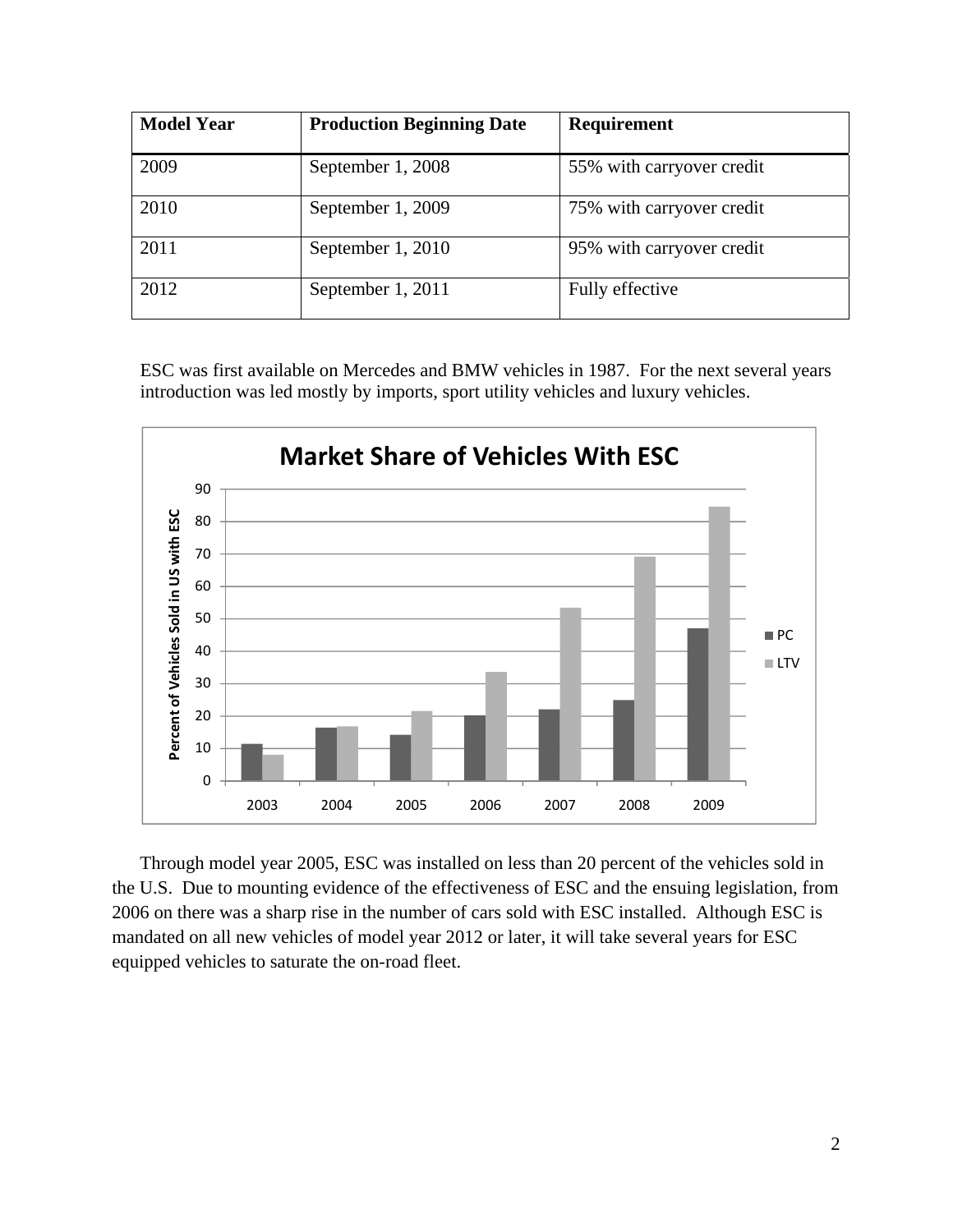#### **1.3 Previous Analyses of Effectiveness**

 $\overline{a}$ 

The first study to evaluate the effectiveness of ESC was published by Aga and Okada in 2003.<sup>3</sup> This report analyzed crash data from three Toyota passenger car make-models and found a 36-percent reduction in single-vehicle crash rates and a 28-percent reduction in head–on collision rates attributable to ESC.

The first NHTSA evaluation of ESC effectiveness was conducted in  $2004<sup>4</sup>$  and used the Fatality Analysis Reporting System data (FARS, 1997-2003) and State data (5 States, 1997- 2002) to compare crash rates in vehicle models before and after ESC was made standard on those vehicles. Most of the vehicles used in this analysis were luxury sedans and SUVs since these were the first types of vehicles to offer standard ESC. The preliminary results from this study found that single-vehicle passenger car crashes were reduced by 35 percent and single-vehicle SUV crashes were reduced by 67 percent with the introduction of ESC. For fatal single-vehicle crashes, the reductions were 30 percent for passenger cars and 63 percent for SUVs.

Also in 2004, the Insurance Institute for Highway Safety (IIHS) published a study<sup>5</sup> that evaluated ESC effectiveness by comparing otherwise identical vehicle models with and without optional ESC systems. Based on all police-reported crashes from 7 States the report concluded that ESC reduced single-vehicle crash involvement risk by 41 percent and single-vehicle injury crash involvement risk by 41 percent as well. For fatal single-vehicle crashes, the estimated benefit was a 56-percent reduction.

In 2007, NHTSA published its most comprehensive effectiveness analysis to date.<sup>6</sup> It expanded on the previous NHTSA evaluation with additional years of FARS (1997-2004) and State data (1997-2003), and found similar effectiveness results. With more data, this analysis was able to investigate specific types of crashes, and found, among other large reductions, a 70 percent reduction in fatal rollover crashes in passenger cars and an 88 percent reduction in fatal rollover crashes in LTVs. In general, LTVs showed larger crash reductions due to ESC than passenger cars, with a 28-percent overall reduction in fatalities for LTVs and a 14-percent overall reduction in fatalities for passenger cars. A small, non-significant increase in collisions with pedestrians, bicyclists, or animals was found. This analysis also compared two- and fourchannel ESC systems, and found a significantly larger reduction in police-reported crashes for the four-channel systems.

In May 2010, the IIHS published an analysis<sup>7</sup> that compared vehicle models before and after receiving standard ESC. This analysis found a 20-percent reduction in multiple-vehicle fatal crash involvements and a 49-percent reduction in single-vehicle crash involvements attributable to ESC. Effectiveness was found to be slightly higher for LTVs than for cars, but this difference was not statistically significant. While the vehicle models included in the IIHS analysis were

<sup>&</sup>lt;sup>3</sup> Aga, M., & Okada, A. (2003) Analysis of Vehicle Stability Control (VSC)'s Effectiveness from Accident Data, Paper Number 541, *Proceedings of the 18<sup>th</sup> International Technical Conference on the Enhanced Safety of Vehicles. Nagoya, Japan.* 

<sup>4</sup> Dang, J. (2004) *Preliminary Results Analyzing the Effectiveness of Electronic Stability Control (ESC) Systems*, (Report No. DOT HS 809 790), Washington, DC: National Highway Traffic Safety Administration.

<sup>5</sup> Farmer, C. (2004). Effect of Electronic Stability Control on Automobile Crash Risk, *Traffic Injury Prevention*, Vol. 5, pp.317-325.

<sup>6</sup> Dang, J. (2007) *Statistical Analysis of the Effectiveness of Electronic Stability Control (ESC) Systems – Final Report, (Report No. DOT HS 810 794). Washington, DC: National Highway Traffic Safety Administration.* 

<sup>&</sup>lt;sup>7</sup> Farmer, C. M. (2010). Effects of Electronic Stability Control on Fatal Crash Risk. Arlington, VA: Insurance Institute for Highway Safety.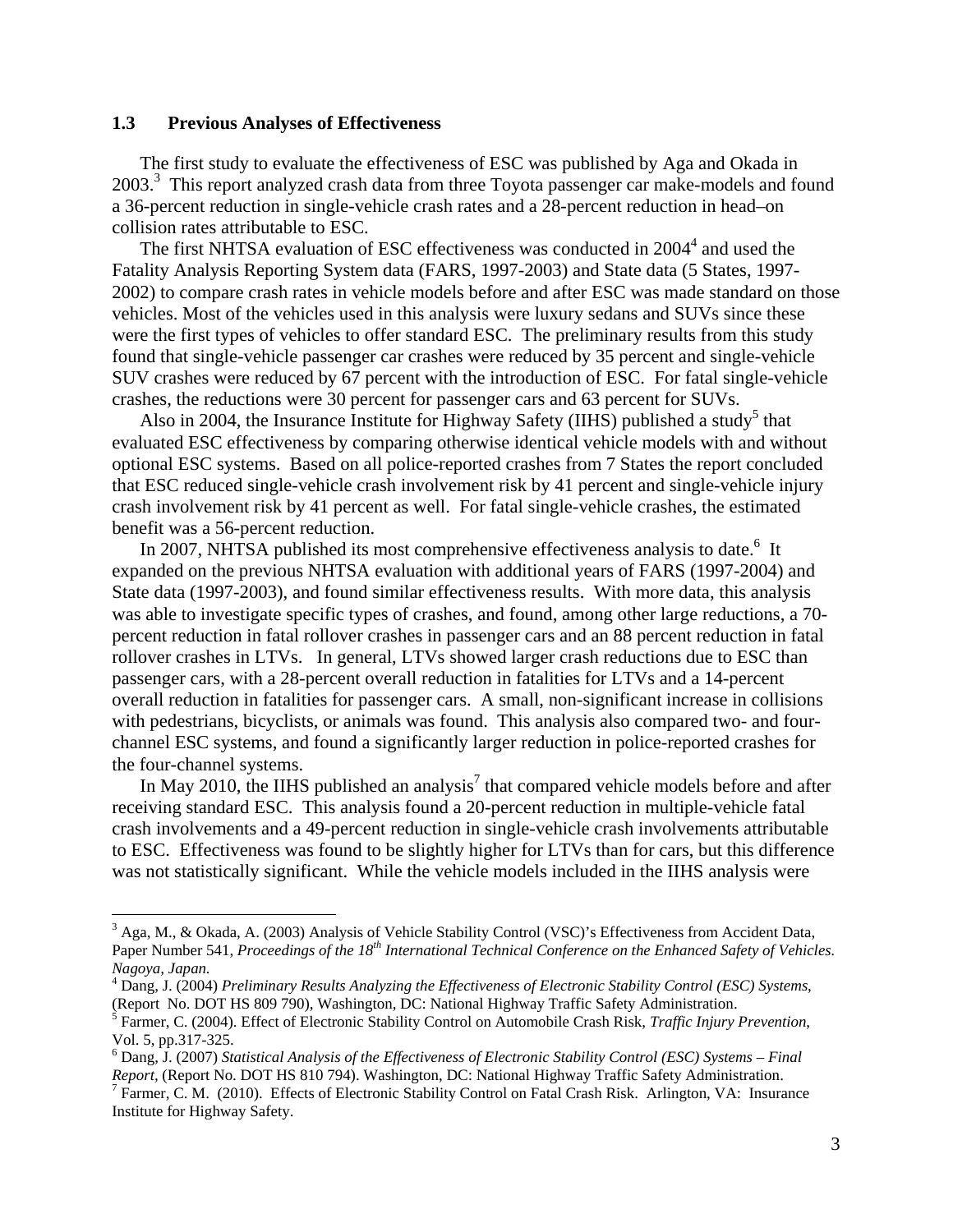almost identical to the vehicles included in the present analysis, the methods for modeling effectiveness differed. The IIHS report used vehicle registrations to model exposure to crash risk, and limited the inclusion of model years within vehicle model only by major vehicle redesign.

#### **1.4 Goals of the Evaluation**

The primary goals of this analysis are to expand on and clarify the findings of the 2007 NHTSA analysis by using a greater variety of vehicles and several additional years of crash data. Previous research suggests that ESC has a large effect on fatality reduction and overall crash prevention. It is important to understand as clearly as possible the changes to the crash environment that will occur as a larger portion of the passenger vehicle fleet is equipped with ESC. This analysis will be better able to generalize the benefits of ESC due to the use of the National Automotive Sampling System – General Estimates System (NASS GES) to estimate the effects of ESC on all fatal and non-fatal crashes. This data is a nationally representative stratified sample of all police-reported crashes in the United States. The use of FARS data, a complete census of fatal crashes in the United States, will allow an in-depth analysis of the effects on all fatal crashes in the nation.

The principal evaluation questions are:

- What is the effect of ESC on all police-reported crashes?
- What is the effect of ESC on fatal crashes?
- What are the effects of ESC on specific types of crashes?
- How does the effectiveness of ESC differ across passenger cars and LTVs?
- What is the effect, if any, of ESC on collisions with pedestrians, bicyclists, or animals?

# **2: Methods**

#### **2.1 The Risk Ratio**

The methodology for this evaluation is similar to that of the 2007 NHTSA evaluation. By examining the types of crashes that vehicle models are involved in immediately prior to and subsequent to the introduction of ESC, one can estimate the effectiveness of ESC by using contingency tables to compute associated risk ratios.

This method allows analysis of complex phenomena that are difficult or impossible to analyze using linear models. In this case, one wishes to determine the effect ESC has on preventing motor vehicle crashes. An intuitive way to do this might be to compare the rates ofreported crashes in vehicles with and without ESC. But to do this one must account for exposure and any other driver or vehicle characteristics that may affect these rates. From a practical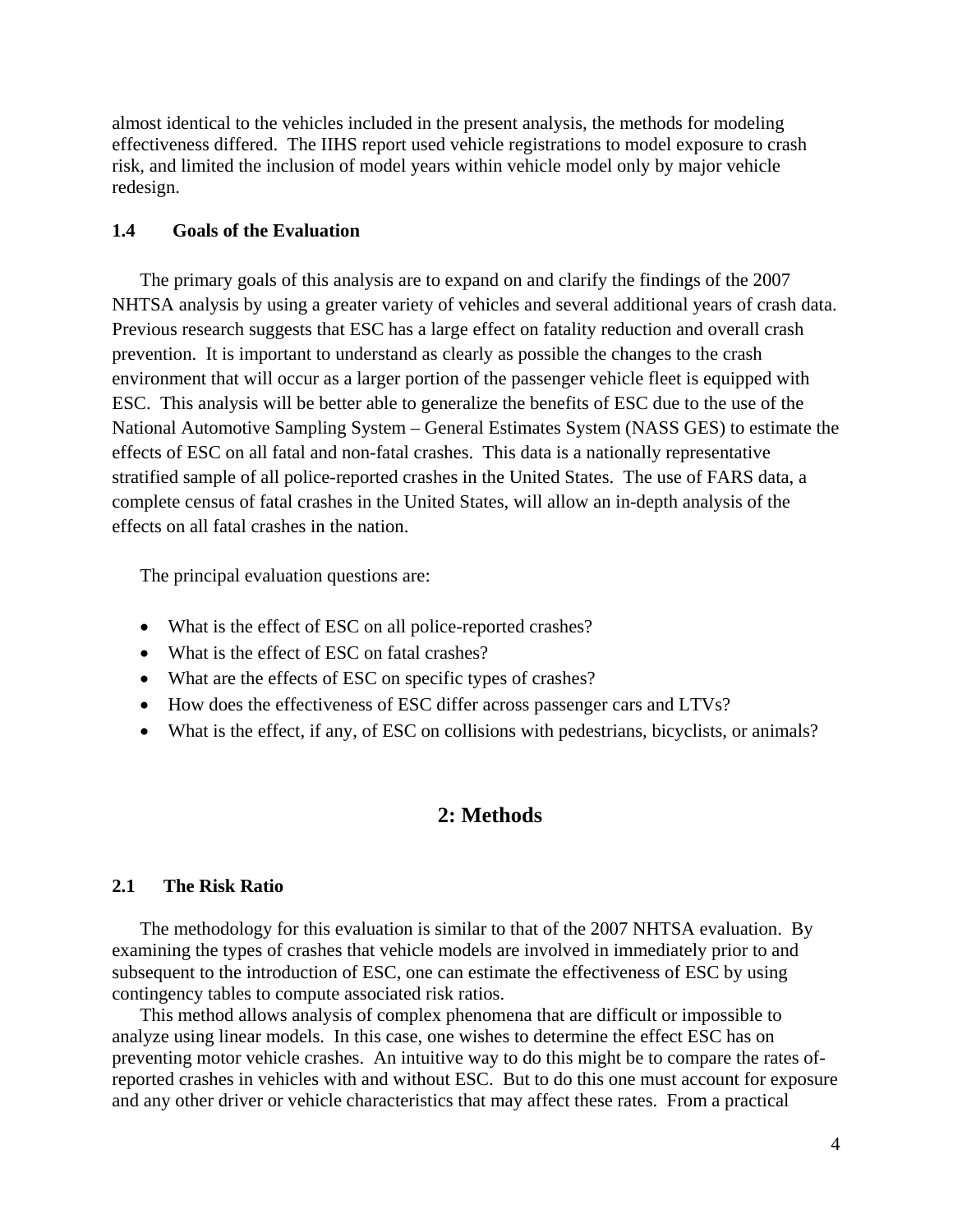standpoint this is very difficult to do with linear modeling and with the data available. This analysis addresses these problems by using crash types that are not likely to be affected by ESC as a normalizing or control factor. 8

For example, say we are interested in the effect ESC has had on rollover crashes in a specific vehicle model. Simply comparing the number of rollovers in the two years before and two years after the introduction of ESC will not account for possible changes in the volume of sales, vehicle miles travelled, etc. The risk ratio uses the following logic: If ESC has no effect on rollovers, then the ratio of vehicle rollovers to control-group collisions unlikely to be affected by ESC (such as being struck in the rear while parked) should remain the same before and after the introduction of ESC. Any changes in the exposure rate over this time will be captured by the change in the rate of control-group collisions.

The following equation estimates ESC effectiveness on fatal rollover prevention in one of the vehicle models included in this analysis by using data from the two model years before and after introduction of ESC for this model (2004-2005 for the before ESC crashes and 2006-2007 for the after ESC crashes) from the FARS database. If ESC has no effect on the incidence of rollover crashes, then the ratio of rollover to control crashes will be similar in the time period before ESC and the time period after ESC and the risk ratio will be close to 1.000.

$$
\left(\frac{\text{# of rollovers after ESC}}{\text{# of control accidents after ESC}}\right) / \left(\frac{\text{# of rollovers before ESC}}{\text{# of control accidents before ESC}}\right)
$$

$$
= \left(\frac{5}{38}\right) / \left(\frac{19}{87}\right)
$$

risk ratio  $= 0.602$ 

percent effectiveness =  $(1 - 0.602) * 100 = 40\%$ 

The resulting risk ratio measures the effectiveness of ESC at reducing rollover fatalities. A risk ratio less than one implies a reduction in fatalities following introduction of ESC. When the risk ratio is subtracted from one, the result is the percent effectiveness of ESC. In this example, the effectiveness of ESC is estimated to be 40 percent. In other words, adding ESC to a vehicle of this specific model without ESC is estimated to result in a 40-percent reduction in the probability that that vehicle will be involved in a fatal rollover crash.

 The data can also be arranged in a 2x2 contingency table as below. Given that the null hypothesis is that frequency of crash type (columns) is independent of ESC (rows), *p*-values and confidence intervals can be computed using methods appropriate to a 2x2 Chi-squared analysis, specifically Pearson's chi-squared and Cochran-Mantel-Haenszel intervals.

<sup>&</sup>lt;sup>8</sup> Evans, L. (1986). Double Pair Comparison - A New Method to Determine How Occupant Characteristics Affect Fatality Risk in Traffic Crashes, *Accident Analysis and Prevention*, Vol. 18, pp. 217-227.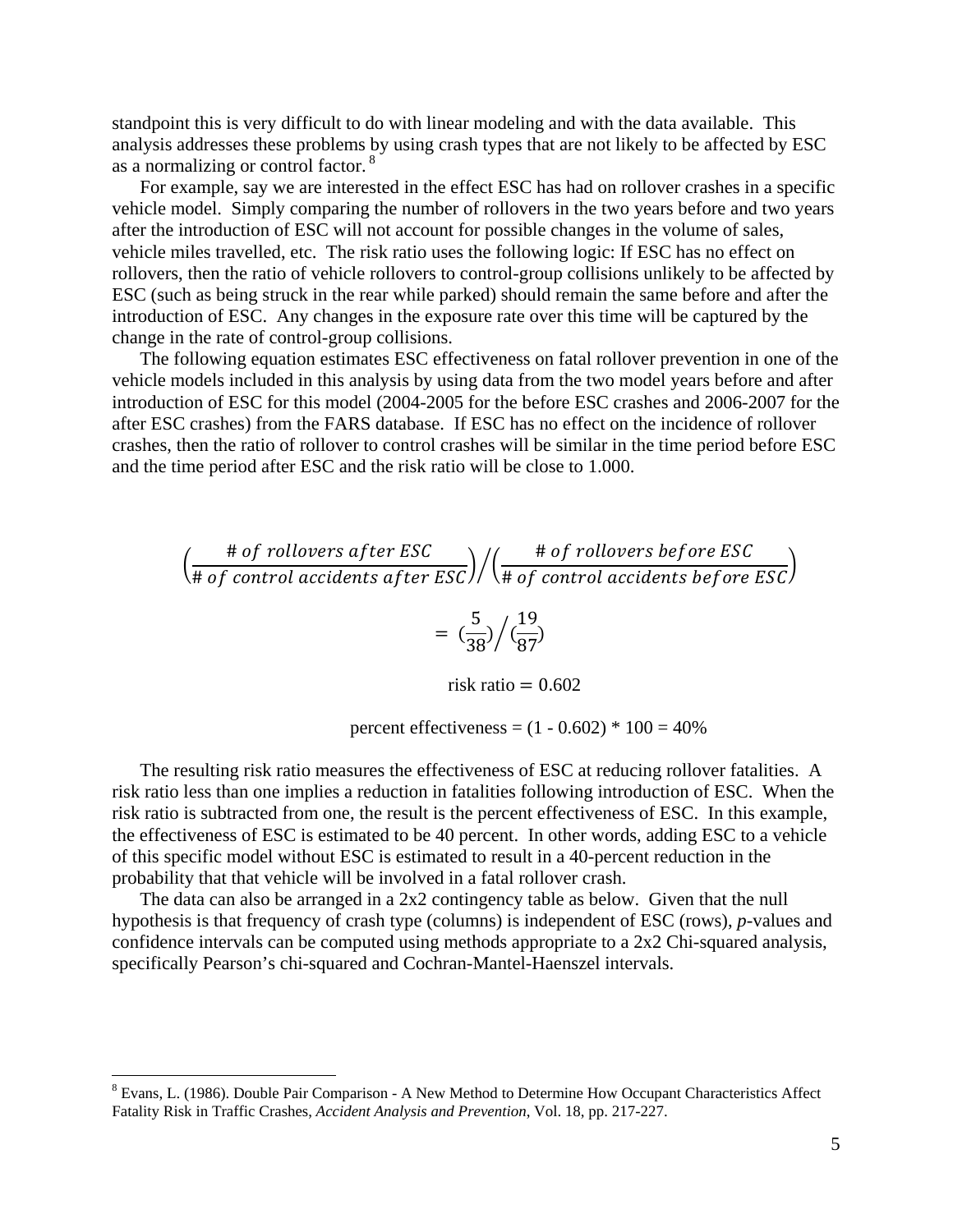| # of vehicle rollovers<br>after ESC  | # of vehicle<br>involvements in control<br>accidents after ESC  |
|--------------------------------------|-----------------------------------------------------------------|
| # of vehicle rollovers<br>before ESC | # of vehicle<br>involvements in control<br>accidents before ESC |

This was the method of analysis for the FARS data, which is a census of fatal crash involvements in the United States. Ordinary chi-square tests may be applied to the tables of FARS data, which are discrete counts. The GES data, which is a stratified cluster sample of crashes in the United States, requires additional steps. The data is weighted and was analyzed using SAS PROC SURVEYLOGISTIC to model the effect of ESC on crash involvement. Although the resulting estimates are risk ratios and percent effectiveness, the survey procedure is necessary to properly assess the design effects of stratification and clustering.

# **2.2 Control and Treatment Crash Types**

The method of analysis described above requires that vehicles are classified as belonging to either the control or a treatment group based on the type of crash involvement. An ideal control group vehicle would be a stationary vehicle that is struck by another motorist since the presence or absence of ESC in this vehicle would *a priori* have no effect on the probability of crash involvement (this is not true for the striking vehicle, which is why this determination is made at the vehicle level rather than the crash level). However, there are not enough "ideal" control vehicle cases to compose an adequate control group, so vehicles are assigned to the control group if their accident involvement is deemed unlikely to have been affected by the presence of ESC. The following list describes the circumstances under which a vehicle is assigned to the control group:

- Hit while parked/stopped;
- backing/parking/low-speed (1-10 mph);
- struck in rear; or
- non-culpable involvement in a multivehicle crash on a dry road.

Non-culpable involvements on dry roads make up a large portion of the control group, and this category relies heavily on the accuracy and completeness of the accident description included in the data files. To test if this group of crashes is introducing any bias, the NASS GES estimates were recomputed without the non-culpable involvements on dry roads in the control group. Reassuringly, the resulting weighted estimates were almost identical to those computed when they were included. Since the treatment group will be broken down by more specific crash types, each of which will be compared to the same control group, an accurate and uncompromised group of control vehicles is an important component of the analysis.

All vehicles that are not classified as control group vehicles are eligible to be included in a treatment crash group. The treatment groups are defined using available data gathered from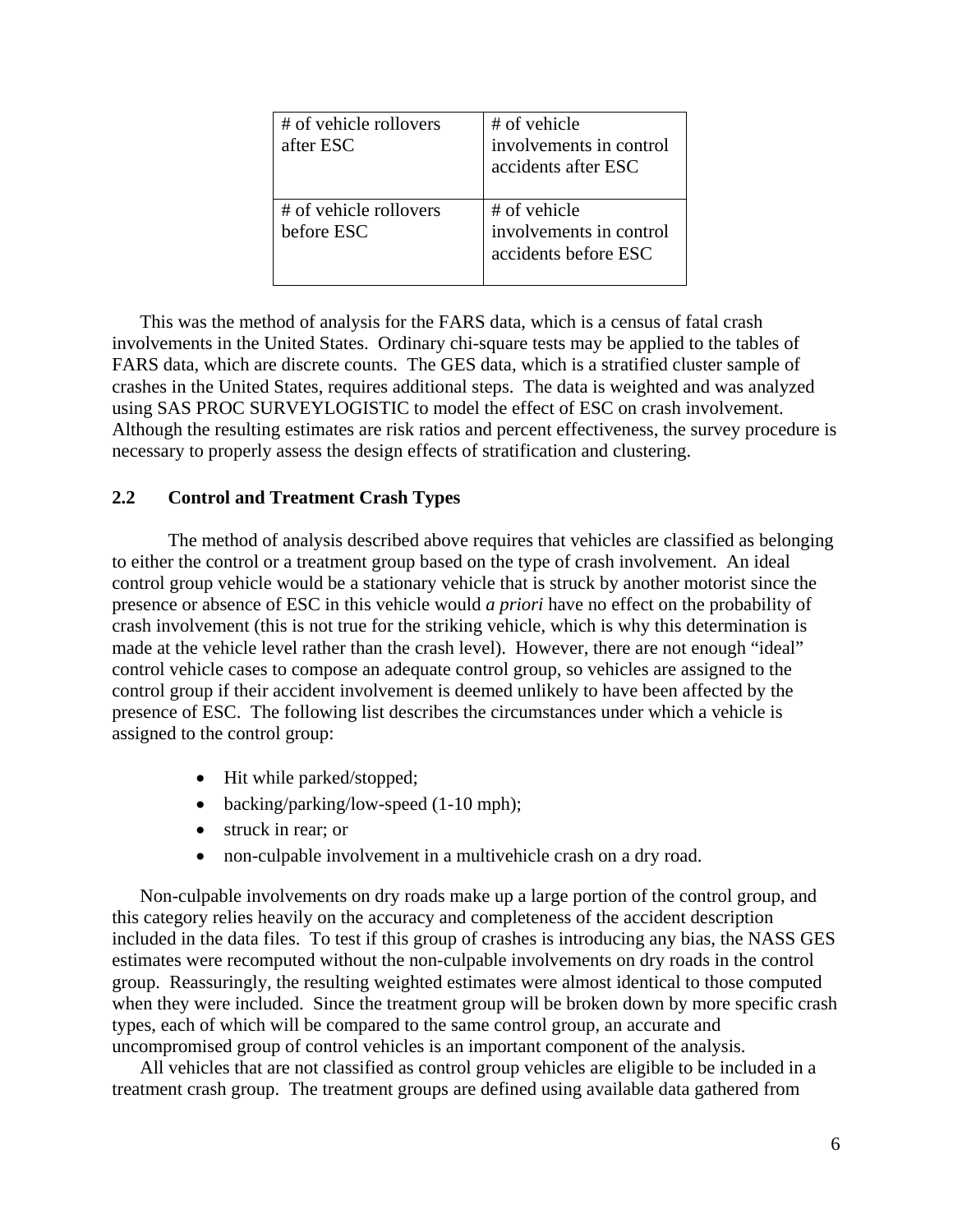sources such as the police accident report, which specifies the circumstances of the crash and the role of each vehicle involved and include the following:

**All non-control-group vehicles:** This group includes all of the vehicles in the data files that do not meet the criteria for the control group. There will be a variety of crashes in this group, and it is not expected to show as large of an effect of ESC as some of the other treatment groups that are specifically chosen because they are likely to be affected by vehicle control and stability.

**All single-vehicle crashes (except collisions with pedestrians/bicyclists/animals):** This group includes all single-vehicle crashes in the data files, except for those involving pedestrians, bicyclists, or animals, which are analyzed separately. Research has shown that ESC is particularly effective in preventing single-vehicle types of crashes, which are very likely to be the result of loss of vehicle control.

**First-event rollovers:** This group is a subset of the single-vehicle crashes and is defined by examining the first harmful event in the crash sequence recorded in the data files. Subsequentevent rollovers, such as a vehicle that strikes a fixed object and rolls as a result, are not included in this group.

**All impacts with fixed objects:** This group is a subset of single-vehicle crashes and includes all single-vehicle run-off-road crashes except first-event rollovers, collisions with pedestrians, bicyclists, animals, or other movable objects such as trains, and non-collisions such as immersion in water or a person falling off a moving vehicle.

**Side impacts with fixed objects:** This group is a subset of all impacts with fixed objects. These vehicles are analyzed separately because side impacts are particularly characteristic of loss of vehicle control.

**Culpable vehicles in multivehicle crashes:** This group consists of vehicles that have been identified as the culpable party in a multivehicle crash. This group may contain vehicles that experienced loss of control, but may also contain vehicles that were involved in crashes that would not have been affected by ESC. In past analyses these vehicles have shown a smaller benefit from ESC than those involved in single-vehicle crashes.

**Collisions with pedestrians/bicyclists/animals:** This group is singled out for analysis because the 2007 NHTSA analysis showed a small, non-significant increase in crash risk for vehicles with ESC. One way ESC functions is by attenuating driver steering and/or braking input that may result in loss of control, and it is possible that this could contribute to a reduction in the ability to make emergency evasive maneuvers.

The effectiveness of ESC in other populations of interest can be derived using results from the preceding groups. The two derived estimates in this report are effectiveness in all crashes and effectiveness in all multivehicle crashes. These estimates must be derived rather than computed because the control group includes members of these populations of interest.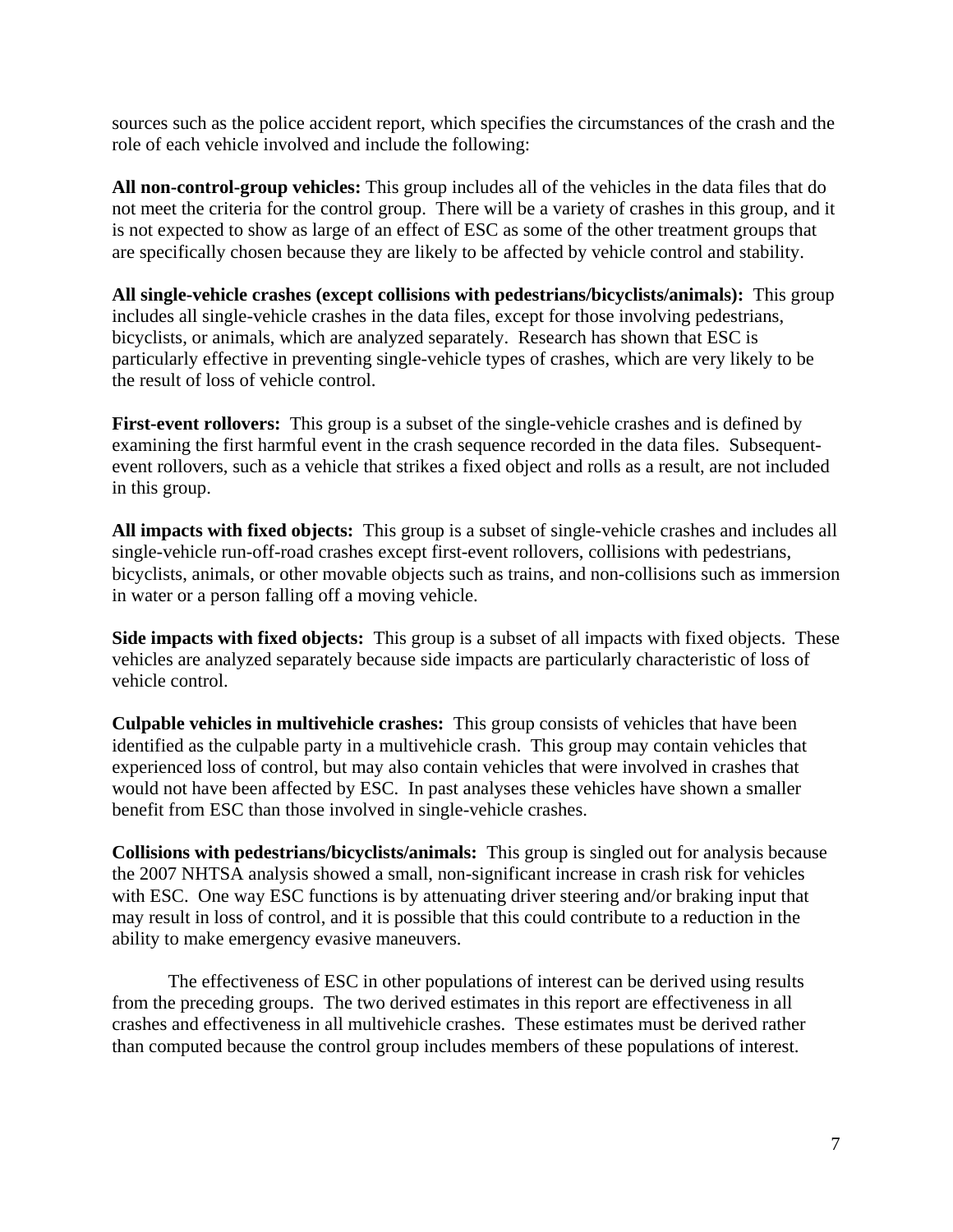**All Crashes:** This estimate is derived using results from the all non-control group crashes. Because an assumption of the analysis is that ESC will have no effect on the control group crashes we can estimate effectiveness in all crashes with the following formula:

*effectiveness* = 
$$
\theta_t * x_t/(x_t + y_c)
$$

Where

 $\theta_t$  = the estimated effectiveness for non-control group crashes

 $x_t$  = the number of non-control group crashes before ESC

 $y_c$  = the number of control group crashes before ESC

Because all crashes in the data are either contained in the control or non-control group, this will give an estimate of effe ctiveness in all crashes. The confidence interval for this estimate can be derived by replacing  $\theta_t$  with the upper and lower bound estimates for the 95 percent confidence interval of the estimated effectiveness for all non-control group crashes.

**All Multivehicle Crashes:** This estimate can be derived from the results of the culpable vehicles in multivehicle crashes group using the same logic and formula as the "All Crashes" group above, with

 $x_t$  = the number of culpable vehicles in multivehicle crashes

 $\theta_t$  = the estimated effectiveness for culpable vehicles in multivehicle crashes

Because all of the control group crashes are multivehicle crashes, and because all multivehicle crashes in the data files are contained in either the control group or in the culpable vehicles in multivehicle crashes group, this will give an estimate of effectiveness in all multivehicle crashes.

#### **2.3 Selection of Vehicle Models**

ESC is often offered as an optional feature whose presence is impossible to determine from the VIN. Accordingly, only vehicle models that transitioned from no ESC to standard ESC could be included in the analysis. Eligible vehicles were identified using previous NHTSA analyses, www.safercar.gov, and information provided by vehicle manufacturers. The two model years before and the two model years after the introduction of ESC were included when possible. In cases where a major vehicle redesign took place during this period, the included model years were truncated to ensure that only similar vehicles were compared. In some of the more recent models, rollover sensors were introduced and present a potential confound for analyses of rollover crashes. For these vehicles, model years were truncated in analyses including rollover crashes so that the presence of rollover sensors was consistent across all included model years. Some vehicle models are included that had a period of time that ESC was offered as an option; these optional model years are removed. The following tables list the included vehicles and model years. Table 1 contains the vehicles carried over from the 2007 NHTSA analysis, and Table 2 lists the vehicles new to this analysis.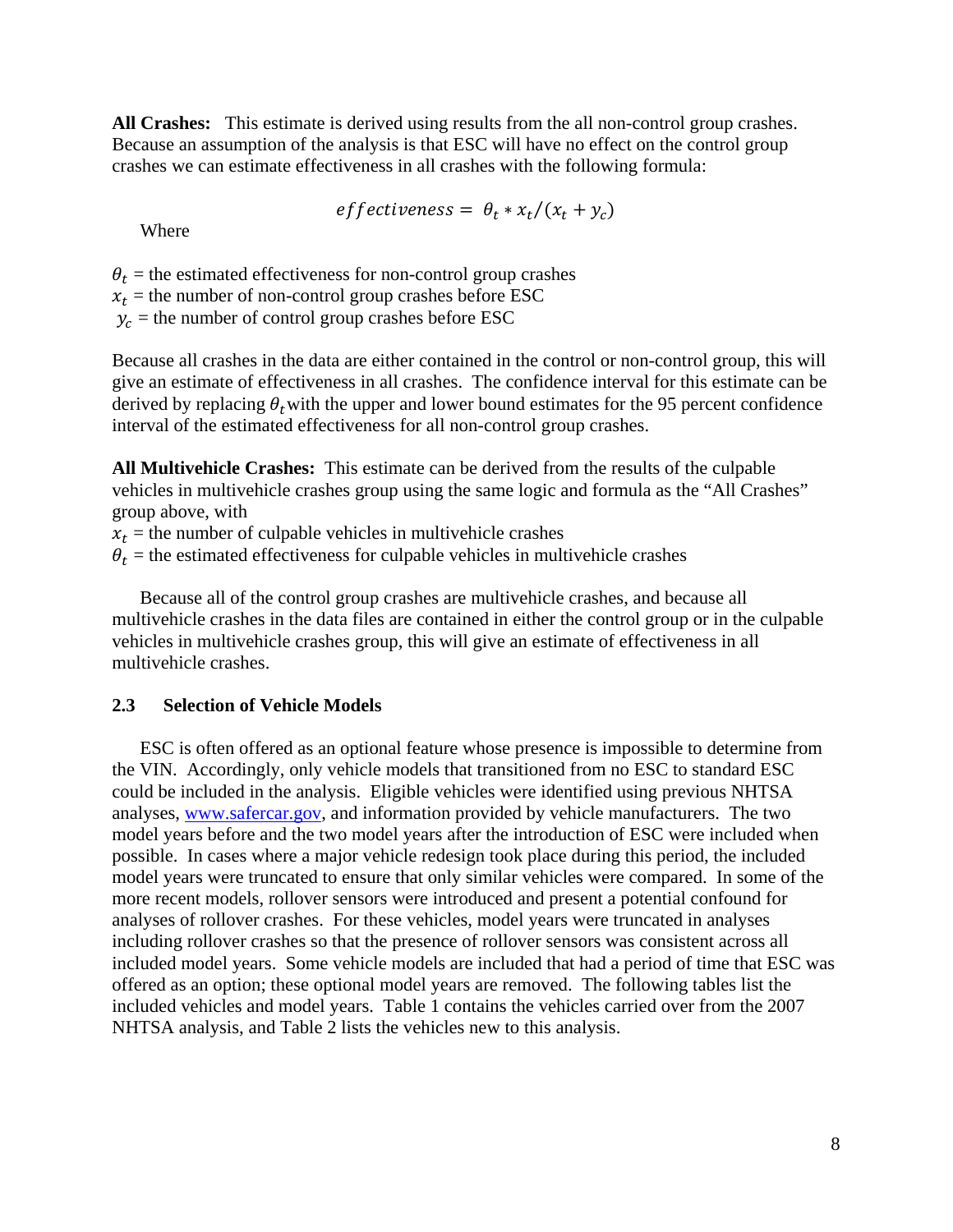| Table 1: Vehicle Models Carried Over From 2004 Analysis |                                |                     |                     |  |  |
|---------------------------------------------------------|--------------------------------|---------------------|---------------------|--|--|
| Make                                                    | Model                          | <b>Years Before</b> | <b>Years After</b>  |  |  |
|                                                         |                                | <b>ESC</b> Included | <b>ESC</b> Included |  |  |
| Acura                                                   | <b>RL</b>                      | 1998-1999           | 2000-2001           |  |  |
| Acura                                                   | <b>MDX</b>                     | 2001-2002           | 2003-3004           |  |  |
| Audi                                                    | A <sub>6</sub>                 | $2000*$             | 2001-2002           |  |  |
| Audi                                                    | <b>TT</b>                      | $2000^*$            | 2001-2002           |  |  |
| <b>BMW</b>                                              | 300                            | 1998-1999           | 2000-2001           |  |  |
| <b>BMW</b>                                              | 528i                           | 1998                | 2000-2001           |  |  |
| <b>BMW</b>                                              | 540i                           | $1997 - 1998$       | 1999-2000           |  |  |
| <b>BMW</b>                                              | 740i                           | $1997*$             | 1998-1999           |  |  |
| <b>BMW</b>                                              | 740iL                          | 1997*               | 1998-1999           |  |  |
| <b>BMW</b>                                              | Z <sub>3</sub>                 | 1998-1999           | 2000-2001           |  |  |
| <b>Buick</b>                                            | Park Avenue Ultra              | 1998-1999           | 2000-2001           |  |  |
| Cadillac                                                | <b>Deville Concours</b>        | 1997                | 1998-1999           |  |  |
| Cadillac                                                | Escalade                       | $2002^*$            | 2003-2004           |  |  |
| Cadillac                                                | Seville                        | 1998-1999           | $2000^*$            |  |  |
| Chevrolet                                               | Express 3500                   | 2002-2003           | 2004-2005           |  |  |
| <b>GMC</b>                                              | Yukon Denali                   | 2001-2002           | 2003-3004           |  |  |
| <b>GMC</b>                                              | Yukon Denali XL                | 2001-2002           | 2003-3004           |  |  |
| <b>GMC</b>                                              | Savana G3500 EXT<br><b>RWD</b> | 2002-2003           | 2004-2005           |  |  |
| Lexus                                                   | GS-400                         | 1998 <sup>*</sup>   | 1999-2000           |  |  |
| Lexus                                                   | $LS-400$                       | 1997-1998           | 1999-2000           |  |  |
| Lexus                                                   | LX470                          | $1999$ <sup>*</sup> | 2000-2001           |  |  |
| Lexus                                                   | <b>RX300</b>                   | 1999-2000           | 2001-2002           |  |  |
| Mercedes                                                | ML 320                         | 1998                | 1999-2000           |  |  |
| Mitsubishi                                              | Montero Limited                | 2001-2002           | 2003-3004           |  |  |
| Toyota                                                  | <b>Land Cruiser</b>            | 1999-2000           | 2001-2002           |  |  |
| Toyota                                                  | RAV4                           | 2002-2003           | 2004-2005           |  |  |
| Toyota                                                  | 4Runner                        | 1999-2000           | 2001-2002           |  |  |
| Volkswagen                                              | Passat GLX                     | 2002                | 2004                |  |  |
| * Period truncated due to redesign                      |                                |                     |                     |  |  |

Not all vehicles in the 2007 NHTSA evaluation are included in this analysis. Previously, if "similar" vehicle models were available for before and after ESC conditions these vehicles were included in the analysis. For example, the 2002 Volkswagen Beetle was included in the "before ESC" group and the 2002-2004 Volkswagen Beetle Turbo S was included in the "after ESC" group.

Table 2 below lists the new vehicles added to the analysis. Some of these vehicles had a single year of data removed from all analyses including rollover crashes because of the addition of rollover sensors. These years are listed in the last column of the table.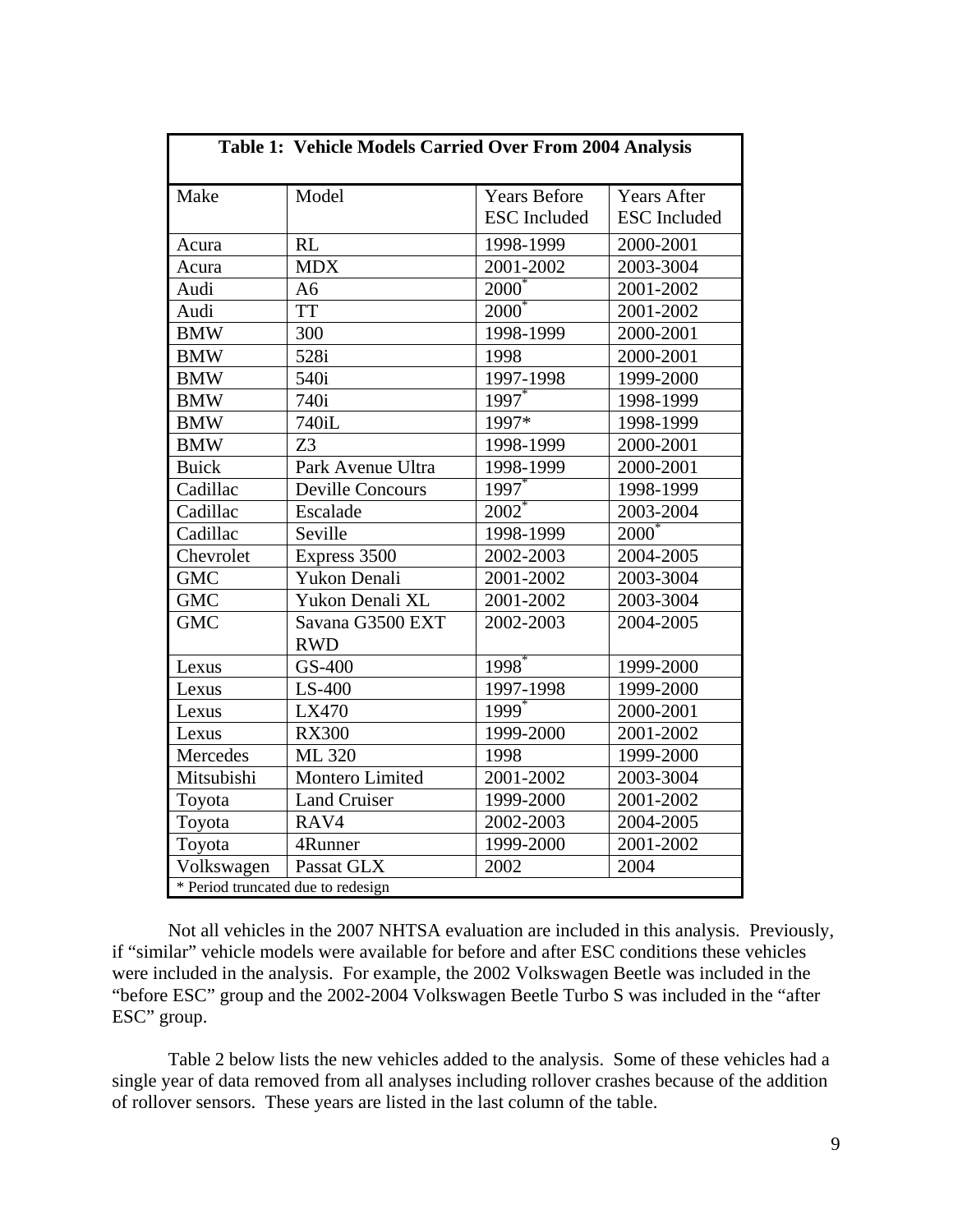| <b>Table 2: New Vehicles</b> |                                    |                                            |                                           |                                           |  |  |
|------------------------------|------------------------------------|--------------------------------------------|-------------------------------------------|-------------------------------------------|--|--|
| Make                         | Model                              | <b>Years Before</b><br><b>ESC</b> Included | <b>Years After</b><br><b>ESC</b> Included | Rollover<br><b>Sensor Year</b><br>Removed |  |  |
| <b>Buick</b>                 | Rainier                            | 2004-2005                                  | 2006-2007                                 | 2004                                      |  |  |
| Chevrolet                    | Avalanche                          | 2004-2005                                  | 2006-2007                                 |                                           |  |  |
| Chevrolet                    | Trailblazer                        | 2004-2005                                  | 2006-2007                                 | 2004                                      |  |  |
| Chevrolet                    | Equinox                            | 2005-2006                                  | 2007-2008                                 |                                           |  |  |
| Chrysler                     | Pacifica                           | 2005-2006                                  | 2007-2008                                 |                                           |  |  |
| Dodge                        | Durango                            | 2005-2006                                  | 2007-2008                                 |                                           |  |  |
| Dodge                        | Sprinter                           | 2005-2006                                  | 2007-2008                                 |                                           |  |  |
| Ford                         | Explorer                           | 2003-2004                                  | $2005*$                                   |                                           |  |  |
| <b>GMC</b>                   | Envoy                              | 2004-2005                                  | 2006-2007                                 | 2004                                      |  |  |
| Honda                        | $CR-V$                             | 2003-2004                                  | 2005-2006                                 |                                           |  |  |
| Honda                        | Odyssey                            | 2003-2004                                  | 2005-2006                                 |                                           |  |  |
| Honda                        | S2000                              | 2004-2005                                  | 2006-2007                                 |                                           |  |  |
| Honda                        | Civic Si                           | $2006^*$                                   | 2007-2008                                 |                                           |  |  |
| Honda                        | Element                            | 2005-2006                                  | 2007-2008                                 |                                           |  |  |
| Isuzu                        | Ascender                           | 2004-2005                                  | 2006-2007                                 | 2004                                      |  |  |
| Jeep                         | <b>Grand Cherokee</b>              | 2004-2005                                  | 2006-2007                                 |                                           |  |  |
| Jeep                         | Liberty                            | 2004-2005                                  | 2006-2007                                 |                                           |  |  |
| Kia                          | Sorento                            | 2005-2006                                  | 2007-2008                                 |                                           |  |  |
| Mercedes                     | <b>SLK</b>                         | 1999-2000                                  | 20001-2002                                |                                           |  |  |
| Mercury                      | Mariner                            | 2006-2007                                  | 2008-2009                                 |                                           |  |  |
| Mercury                      | Mountaineer                        | 2003-2004                                  | $2005^*$                                  |                                           |  |  |
| Pontiac                      | Torrent                            | 2005-2006                                  | 2007-2008                                 |                                           |  |  |
| Subaru                       | Impreza WRX                        | 2006-2007                                  | 2008-2009                                 |                                           |  |  |
| Suzuki                       | <b>Grand Vitara</b>                | 2004-2005                                  | 2006-2007                                 |                                           |  |  |
| Volkswagon                   | Eurovan                            | 1999-2000                                  | 2001-2002                                 |                                           |  |  |
|                              | * Period truncated due to redesign |                                            |                                           |                                           |  |  |

The new vehicles added to this analysis are more diverse than the early adopters in the 2007 analysis, which were mostly luxury cars and LTVs. The inclusion of these vehicles will help to make the resulting effectiveness estimates more representative of the current vehicle fleet.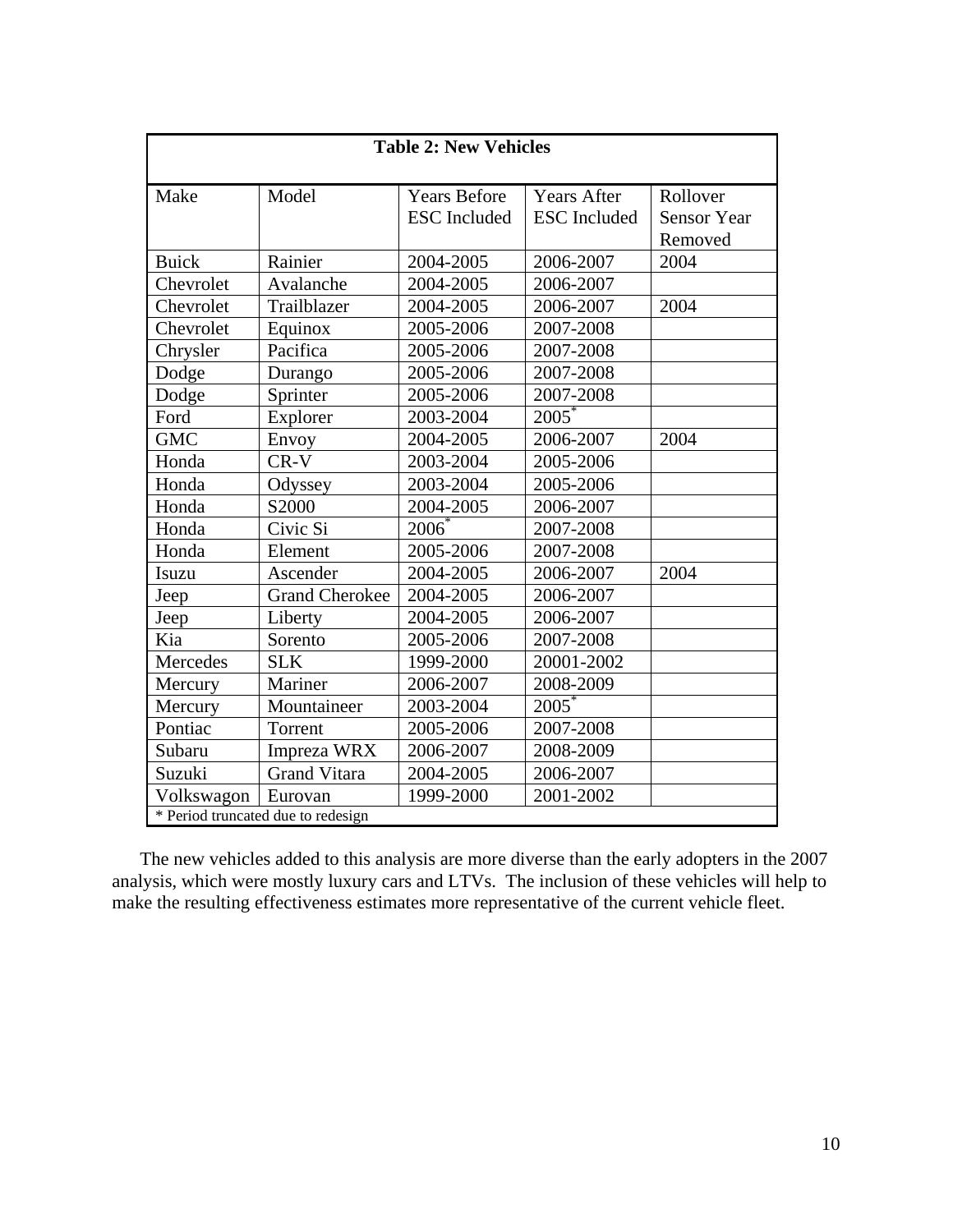# **3: Effect of ESC in All Police-Reported Crashes**

#### **3.0 Summary**

NASS GES data files from 1997 to 2009 were used to estimate the effectiveness of preventing vehicle involvement in treatment group crashes of any severity. This data is compiled annually from a nationally representative probability sample of every police-reported crash in the U.S. Although many crashes are not reported to police, unreported crashes are unlikely to involve significant personal injury or major property damage.

The results show large reductions in loss-of-control crashes for vehicles equipped with ESC. There was a 50-percent reduction in all single-vehicle crashes (excluding collisions with pedestrians, bicyclists, or animals), a 71-percent reduction in side impacts with fixed objects, a 58-percent reduction in all impacts with fixed objects, and a 67-percent reduction in first-event rollovers for vehicles with ESC. All of these reductions were statistically significant.

When passenger cars were analyzed separately, the only significant results were a 60-percent reduction in side impacts with fixed objects and a 72-percent reduction in first-event rollovers. Other crash types showed large reductions but were not statistically significant. This is likely a result of a small sample size as most of the vehicles eligible for analysis were LTVs.

LTVs showed large reductions in all of the single-vehicle crash categories, all of which were statistically significant. ESC appeared to have no effect on culpable parties in multivehicle crashes or on collisions with pedestrians, bicyclists, or animals.

It is difficult to compare these results to previous analyses because this is the first time that this data has been used in an analysis of ESC effectiveness. However, the results are similar to the estimates in the 2007 NHTSA analysis that were derived from State data, which also includes all police-reported crashes.

#### **3.1 Results for All Vehicles**

There are 8,040 total NASS GES cases included in this analysis taken from fourteen years of crash data files. Vehicles were identified as described in the methods section and then placed in a database subset. NASS GES data is available at three different levels, the crash level, the vehicle level, and the occupant level. Crash types were assigned to each vehicle case in the vehicle level data using variables at the crash and vehicle levels. Analysis was conducted using SAS PROC SURVEYLOGISTIC to properly specify the survey design.

The results for each analyzed crash category are given in Table 3 below. The reported statistics are unweighted and weighted risk ratios (see section 2.1 for an explanation of how risk ratios are computed from the crash data), 95-percent confidence intervals for the weighted risk ratios, and percent effectiveness derived from the weighted risk ratio  $[(1 - risk ratio) * 100]$ . Any estimate with a 95-percent confidence interval whose upper and lower bounds are both less than 1.000 is statistically significant at the  $p < .05$  level and is marked with an asterisk.

The unweighted risk ratio estimates are not nationally representative, but are reported because they can lend insight into the reliability of the weighted estimates. Large differences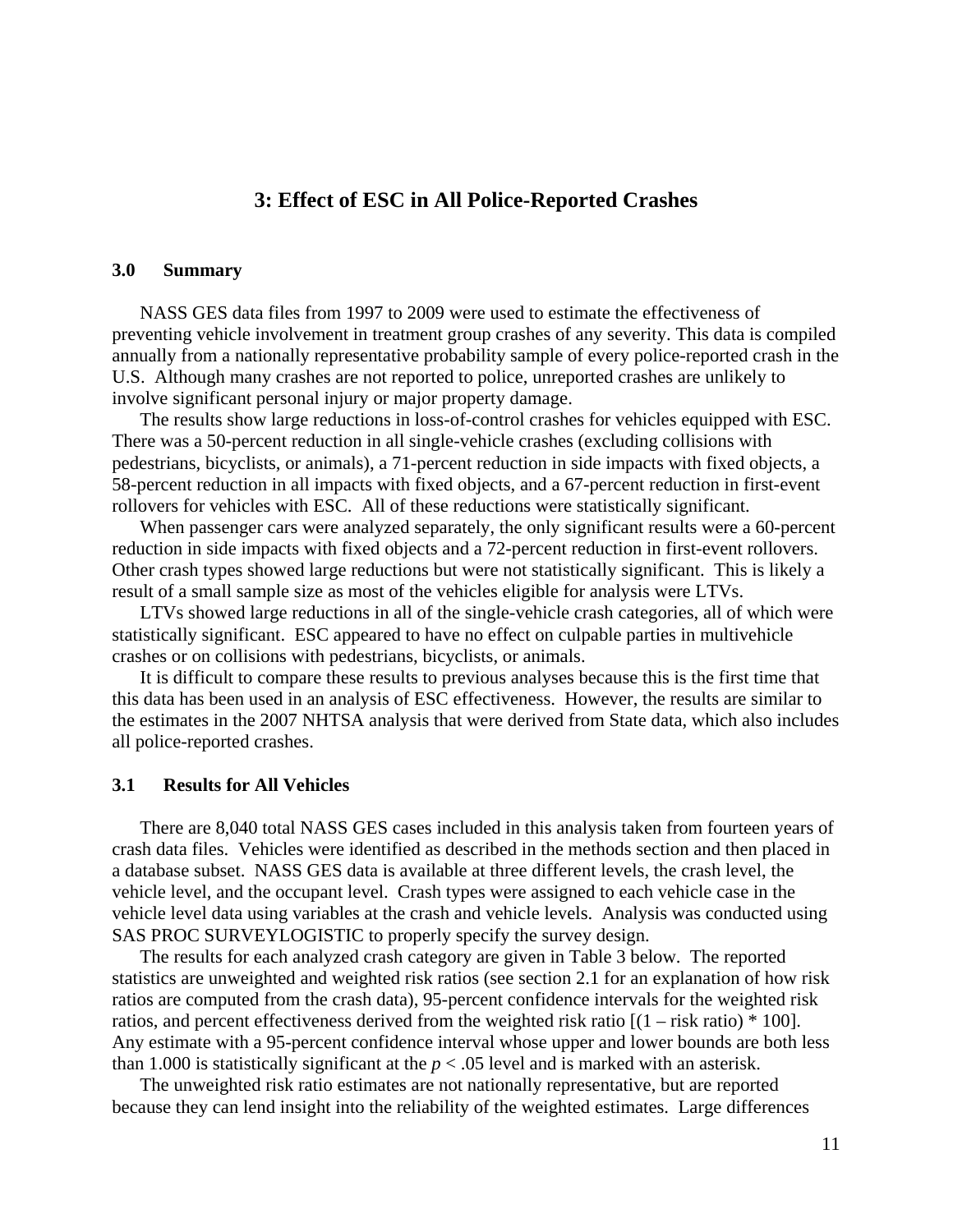between estimates based on the unweighted and weighted data are often a symptom of insufficient sample size. This does not appear to be a problem with this data, as weighted and unweighted estimates do not differ substantially.

| Table 3: ESC Effectiveness in All Police-Reported Crashes (NASS GES) |                     |                   |               |                      |  |
|----------------------------------------------------------------------|---------------------|-------------------|---------------|----------------------|--|
|                                                                      | <b>All Vehicles</b> |                   |               |                      |  |
| <b>Crash Type</b>                                                    | <b>Risk Ratio</b>   | <b>Risk Ratio</b> | 95% CI        | Weighted %           |  |
|                                                                      | (Unweighted)        | (Weighted)        | (Wald)        | <b>Effectiveness</b> |  |
| All crashes $^{\dagger}$                                             | .917                | .937              | (.902, .976)  | $6\%*$               |  |
| All non-control group                                                | .813                | .845              | (.759, .941)  | $16\%*$              |  |
| All single-vehicle (except                                           |                     |                   |               |                      |  |
| ped/bikes/animals)                                                   | .514                | .496              | (.423, .581)  | $50\%*$              |  |
| first-event rollovers                                                | .295                | .332              | (.223, .494)  | $67\%$ *             |  |
| All impacts w/ fixed obj.                                            | .513                | .424              | (.342, .525)  | 58%*                 |  |
| Side impacts w/ fixed obj.                                           | .372                | .29               | (.187, .449)  | 71%*                 |  |
| All multivehicle <sup>†</sup>                                        | .979                | 1.003             | (.974, 1.035) | 0%                   |  |
| Culpable multive hicle                                               | .924                | 1.011             | (.901, 1.134) | $-1\%$               |  |
| Peds/Bikes/Animals                                                   | 1.057               | .955              | (.681, 1.340) | 4%                   |  |
| * = statistically significant at $p < .05$                           |                     |                   |               |                      |  |
| $\dagger$ = derived estimate, see section 2.2                        |                     |                   |               |                      |  |

The estimates of effectiveness in all crashes and in all multivehicle crashes are derived using the method described in section 2.2. To illustrate, the estimate for effectiveness in all crashes was derived from the estimate for all non-control group vehicles. Without ESC, there were 577,007 weighted control group involvements and 395,905 weighted non-control group involvements. The point estimate for ESC effectiveness in the non-control group involvements formula:  $[395,905/(577,007 + 395,905)] * 15.5 = 6.3$ -percent reduction in all crashes. is 15.5 percent ([1-.845]\*100), and the reduction in all crashes is estimated using the following

The 95-percent confidence bounds, derived using bounds for the original estimate, are from 2.4 percent to 9.8 percent. The 2007 analysis estimated an 8-percent reduction, slightly larger than the estimate found here but within the current error bounds.

All of the single-vehicle crash categories showed large significant decreases in crash risk for ESC-equipped vehicles. These decreases were particularly large for the crash types hypothesized to be affected most by vehicle control and stability: first-event rollovers (67% reduction) and side impacts with fixed objects (71% reduction). The results for multivehicle crashes and for collisions with pedestrians, bicyclists, or animals are less clear. These estimates are close to zero effect and have large confidence intervals.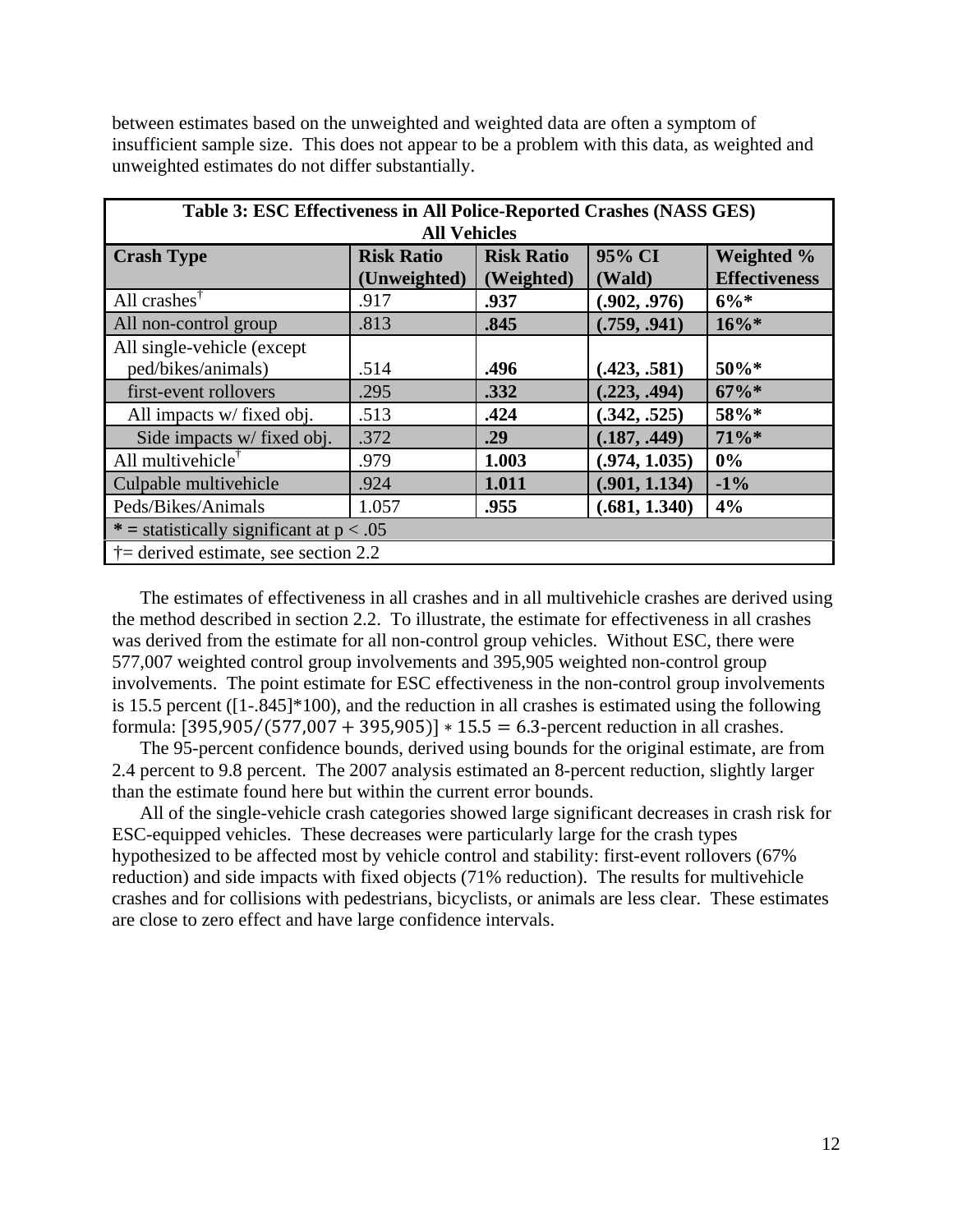#### **3.2 Results by Vehicle Type**

Given that light trucks and vans are on average more prone to loss of control and rollover crashes than passenger cars, both types of vehicles are analyzed separately in this section and the results are given in the following tables. Although the types of vehicles included in this analysis are more equally balanced between cars and LTVs than in previous studies, the bulk of the data still comes from LTVs, as these vehicles were much more likely to be equipped with ESC during the time period included in the study (see market-share graph in section 1.2). This will result in less precise estimates and larger confidence intervals for the passenger car data.

When passenger cars were analyzed separately, there were too few cases to obtain significant estimates for most of the crash types. The only significant results were a 60-percent reduction in side impacts with fixed objects and a 72-percent reduction in first-event rollovers. Because small sample sizes lead to large confidence intervals, only very large estimates will be statistically significant. The point estimates for other crash types, while not significant, are similar to the combined results.

| Table 4. ESC Effectiveness in All I unce-Reputted Crashes (1945) GES) |                   |                   |               |                      |  |  |
|-----------------------------------------------------------------------|-------------------|-------------------|---------------|----------------------|--|--|
| <b>Passenger Cars Only</b>                                            |                   |                   |               |                      |  |  |
| <b>Crash Type</b>                                                     | <b>Risk Ratio</b> | <b>Risk Ratio</b> | 95% CI        | Weighted %           |  |  |
| (PC Only)                                                             | (Unweighted)      | (Weighted)        | (Wald)        | <b>Effectiveness</b> |  |  |
| All crashes $^{\dagger}$                                              | .92               | .952              | (.865, 1.067) | 5%                   |  |  |
| All non-control group                                                 | .825              | .881              | (.666, 1.166) | 12%                  |  |  |
| All single-vehicle (except                                            |                   |                   |               |                      |  |  |
| ped/bikes/animals)                                                    | .652              | .677              | (.452, 1.013) | 32%                  |  |  |
| first-event rollovers                                                 | .347              | .278              | (.090, .857)  | 72%*                 |  |  |
| All impacts w/ fixed obj.                                             | .683              | .696              | (.451, 1.074) | 30%                  |  |  |
| Side impacts w/ fixed obj.                                            | .467              | .397              | (.192, .818)  | $60\%*$              |  |  |
| All multivehicle <sup>†</sup>                                         | .966              | 1.008             | (.936, 1.104) | $-1\%$               |  |  |
| Culpable multive hicle                                                | .884              | 1.028             | (.750, 1.407) | $-3%$                |  |  |
| Peds/Bikes/Animals                                                    | .990              | .767              | (.456, 1.291) | 23%                  |  |  |
| * = statistically significant at $p < .05$                            |                   |                   |               |                      |  |  |
| $\dagger$ = derived estimate, see section 2.2                         |                   |                   |               |                      |  |  |

**Table 4: ESC Effectiveness in All Police-Reported Crashes (NASS GES)** 

LTVs have a larger sample size and when analyzed separately from passenger cars the estimated reductions in loss-of-control crashes were all large and significant. The only nonsignificant crash types were collisions with pedestrians, bicyclists or animals and multivehicle crashes.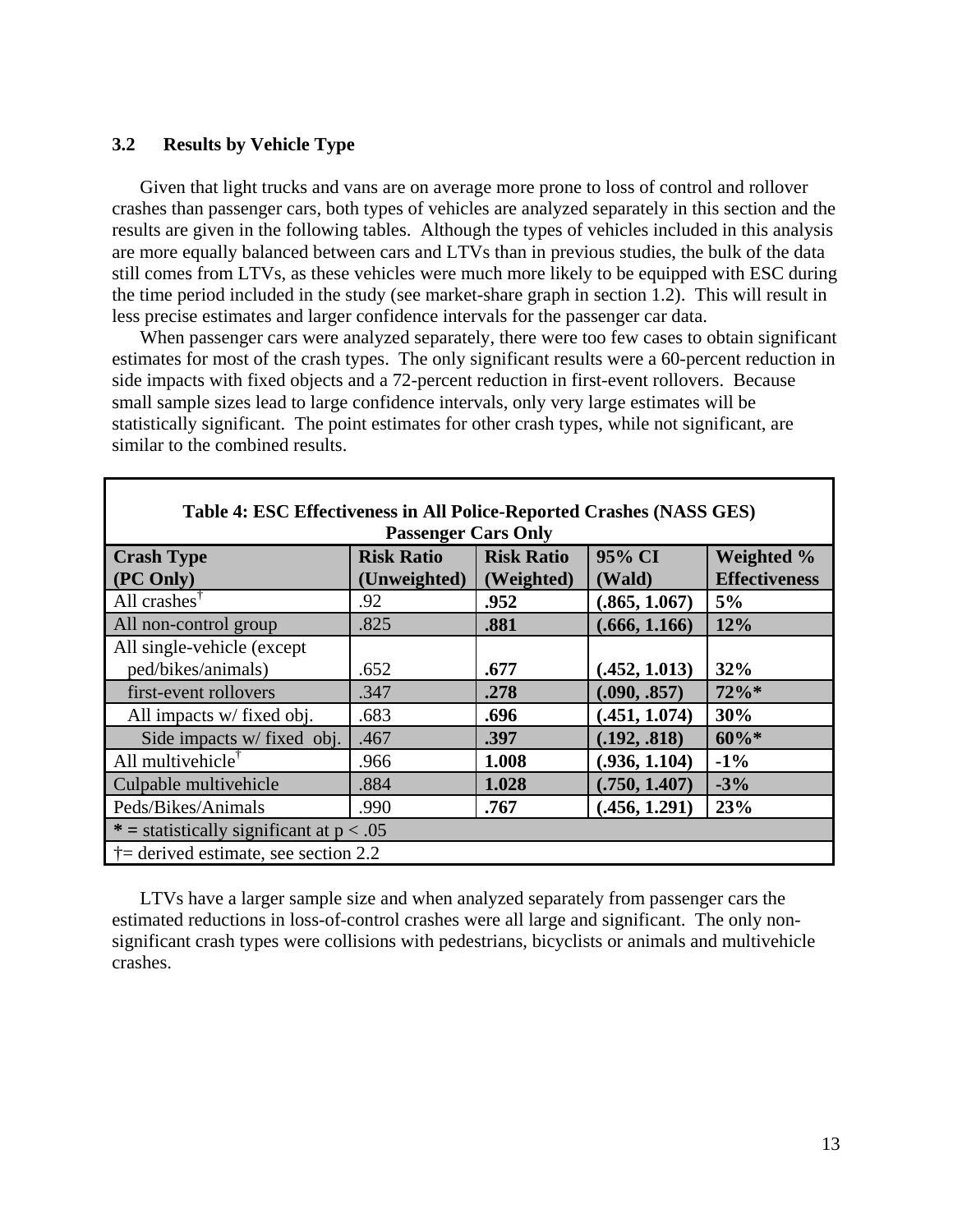| Table 5: ESC Effectiveness in All Police-Reported Crashes (NASS GES) |                   |                   |               |                      |  |  |  |
|----------------------------------------------------------------------|-------------------|-------------------|---------------|----------------------|--|--|--|
| <b>Light Trucks and Vans Only</b>                                    |                   |                   |               |                      |  |  |  |
| <b>Crash Type</b>                                                    | <b>Risk Ratio</b> | <b>Risk Ratio</b> | 95% CI        | Weighted %           |  |  |  |
| (LTV Only)                                                           | (Unweighted)      | (Weighted)        | (Wald)        | <b>Effectiveness</b> |  |  |  |
| All crashes $^{\dagger}$                                             | .912              | .933              | (.898, .972)  | $7\%*$               |  |  |  |
| All non-control group                                                | .800              | .836              | (.750, .932)  | $16\%*$              |  |  |  |
| All single-vehicle (except                                           |                   |                   |               |                      |  |  |  |
| ped/bikes/animals)                                                   | .455              | .432              | (.364, .512)  | 57%*                 |  |  |  |
| first-event rollovers                                                | .309              | .359              | (.239, .541)  | $64\%*$              |  |  |  |
| All impacts w/ fixed obj.                                            | .436              | .332              | (.263, .418)  | $67\%*$              |  |  |  |
| Side impacts w/fixed obj.                                            | .332              | .268              | (.162, .445)  | 73%*                 |  |  |  |
| All multive hicle <sup><math>\dagger</math></sup>                    | .979              | 1.003             | (.972, 1.037) | 0%                   |  |  |  |
| Culpable multivehicle                                                | .923              | 1.011             | (.894, 1.143) | $-1\%$               |  |  |  |
| Peds/Bikes/Animals                                                   | 1.075             | 1.013             | (.709, 1.013) | $-1\%$               |  |  |  |
| * = statistically significant at $p < .05$                           |                   |                   |               |                      |  |  |  |
| $\dagger$ = derived estimate, see section 2.2                        |                   |                   |               |                      |  |  |  |

Г

There are a couple of interesting observations to be made about the results for PCs and LTVs. In the 2007 NHTSA analysis, LTVs showed much larger effectiveness estimates than passenger cars. In this analysis the results seem much more similar across vehicle type. There could be a variety of reasons for this, such as improved stability in later models of LTV's, inclusion of more compact utility vehicles (CUVs) in the LTV group, inclusion of more nonluxury models of passenger cars, and others. More detailed analysis did not reveal any one specific cause for the increased similarity of effectiveness across cars and LTVs.

Some further analysis conducted on the LTV sample seemed to suggest that there is a unidirectional time effect for ESC effectiveness. The newer LTV models in general showed smaller effectiveness estimates than the older models, although these differences were not statistically significant. The 2010 IIHS analysis using similar vehicles included an analysis of effectiveness by vehicle make. While the sample sizes were too small to yield statistically significant results, there did seem to be a trend for makes that had introduced ESC earlier to have higher effectiveness estimates. This is likely a worthwhile avenue of future research; if newer vehicles show smaller benefits due to an interaction with other improvements in stability and handling, then this effect should be considered when estimating the effects that ESC will have when it is added to new vehicles.

٦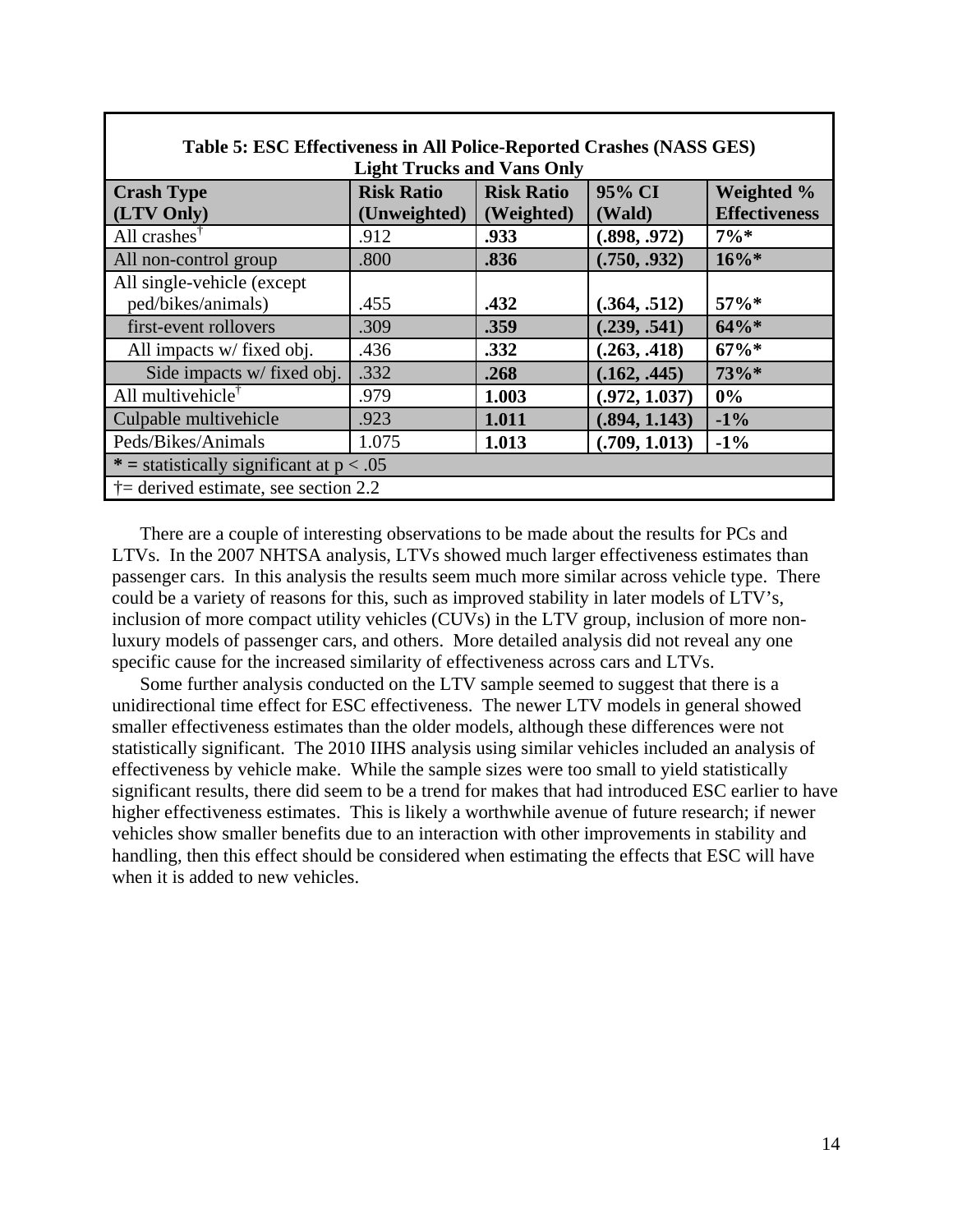# **4: Effect of ESC in Fatal Crashes**

#### **4.0 Summary**

To estimate the effect of ESC on fatal crash involvement, data from the Fatal Accident Reporting System (FARS) was used to compare relative fatality rates in vehicle models before and after introduction of standard ESC. FARS is a census of every fatal crash in the Nation. Data is collected at the State level using several sources such as police accident reports, driver licensing files, and vehicle registration files. The data is standardized across States and combined into a single database that NHTSA releases yearly.

The analysis of fatal crashes found a significant 18-percent reduction in the likelihood that a vehicle would be involved in any type of fatal crash and showed large, statistically significant reductions in fatalities for several different types of crashes for vehicles equipped with ESC. When passenger cars and light trucks and vans were analyzed separately, the results were very similar across vehicle type.

The results generally agree with previous estimates of ESC effectiveness. As in the analysis of all police-reported crashes, the analysis of fatal crashes found effectiveness to be similar across cars and LTVs, whereas in earlier reports effectiveness was notably higher in LTVs than in cars. When compared to the 2007 NHTSA analysis, which used similar crash categories, it appears as though the effectiveness in cars has increased slightly and the effectiveness in LTV's has decreased slightly from previous estimates.

#### **4.1 Fatal Crash Results for All Vehicles**

The effect of ESC on fatal crashes was estimated using data in 1997-2009 FARS. The same vehicle models that were used in the NASS GES analysis were used here as well. This analysis included 6,172 vehicle cases from the FARS database.

The following table presents the counts of vehicle cases, risk ratios, 95-percent confidence intervals for the risk ratios, and percent effectiveness estimates for each crash category. The confidence intervals were computed with SAS PROC FREQ, which uses the Cochran-Mantel-Haenszel method of interval construction.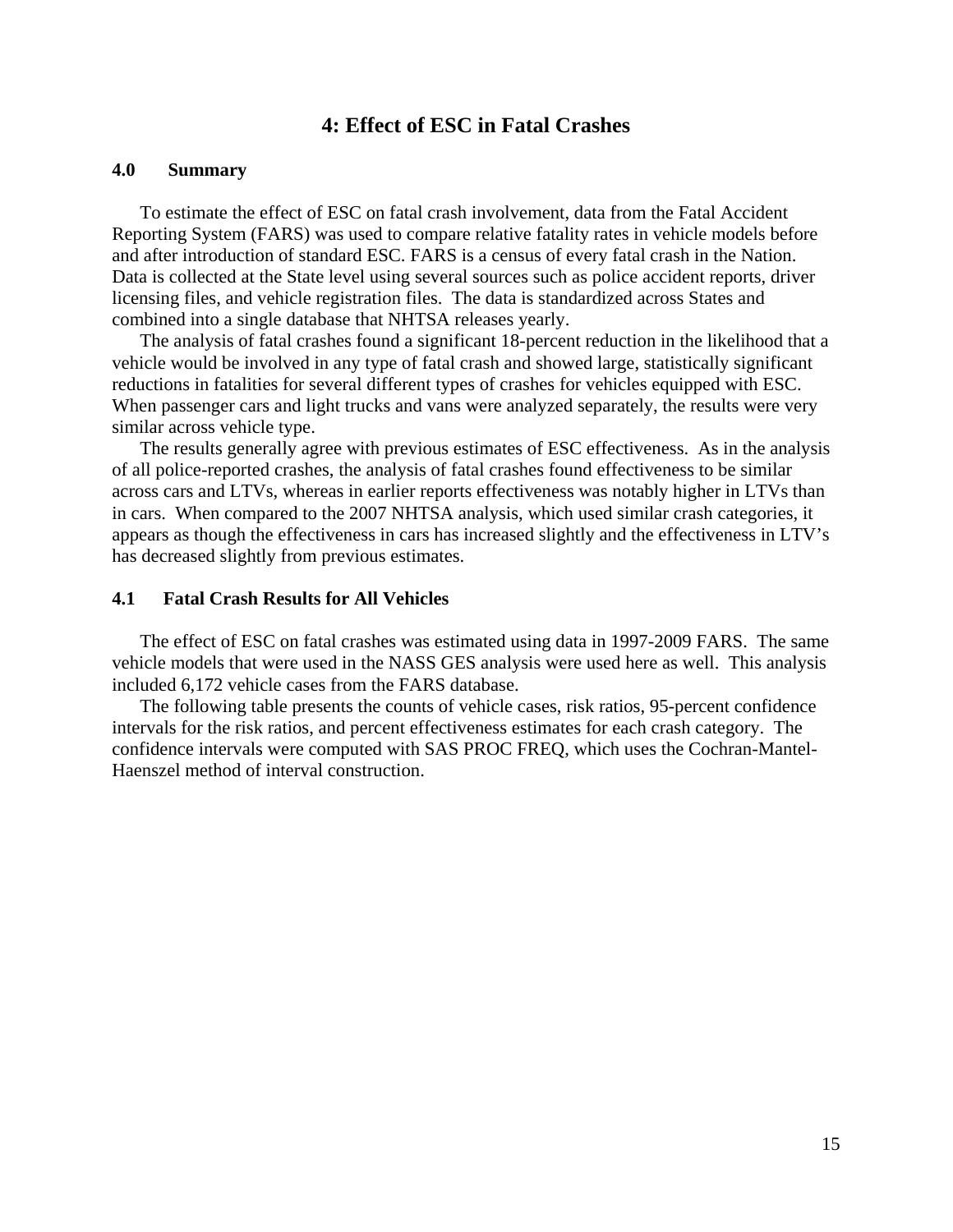| Table 6: ESC Effectiveness in Fatal Crashes (FARS) |                 |                 |              |               |                      |
|----------------------------------------------------|-----------------|-----------------|--------------|---------------|----------------------|
| <b>All Vehicles</b>                                |                 |                 |              |               |                      |
| <b>Crash Type</b>                                  | <b>Vehicles</b> | <b>Vehicles</b> | <b>Risk</b>  | 95% CI        | $\frac{0}{0}$        |
|                                                    | $w/o$ ESC       | w/ESC           | <b>Ratio</b> | (CMH)         | <b>Effectiveness</b> |
| Count of control crashes                           | 1477            | 787             |              |               |                      |
| All crashes $^{\dagger}$                           | 4296            | 1876            | .82          | (.77, .875)   | 18%*                 |
| All non-control group                              | 2819            | 1089            | .725         | (.649, .81)   | $27\%*$              |
| All single-vehicle (except                         |                 |                 |              |               |                      |
| ped/bikes/animal)                                  | 1294            | 348             | .505         | (.436, .584)  | 49%*                 |
| first-event rollovers                              | 502             | 76              | .284         | (.22, .367)   | $72\%*$              |
| All impacts w/ fixed obj.                          | 648             | 212             | .614         | (.514, .733)  | $39\%*$              |
| Side impacts w/ fixed obj.                         | 152             | 34              | .42          | (.287, .615)  | 58%*                 |
| All multivehicle <sup>†</sup>                      | 2384            | 1192            | .939         | (.895, .988)  | $6\%*$               |
| Culpable multivehicle                              | 907             | 405             | .84          | (.725, .969)  | $16\%*$              |
| Peds/Bikes/Animals                                 | 415             | 242             | 1.094        | (.914, 1.311) | $-9%$                |
| * = statistically significant at $p < .05$         |                 |                 |              |               |                      |
| $\dagger$ = derived estimate, see section 2.2      |                 |                 |              |               |                      |

Estimates of ESC effectiveness at preventing fatal single-vehicle crashes (excluding collisions with animals, bicycles, or pedestrians) are very similar to the results of the analysis of all police-reported crashes. This is not a surprising result, since single-vehicle crashes are likely to be loss-of-control crashes that occur at high speeds, regardless of whether they are fatal or not. In other words, one would expect fatal single-vehicle crashes to be fairly representative of single-vehicle crashes in general.

For the single-vehicle crashes the results are clear; ESC is highly effective at preventing fatalities from these types of crashes. These estimates also show narrow confidence intervals, indicating small variance and low volatility. The reduction for all non-control crashes (27%) is also impressively large considering the variety of crashes included in this category.

These results are very similar to the effectiveness estimates for the same crash types reported in the 2007 NHTSA evaluation using FARS data from 1997-2004, however a detailed comparison will not be given since slight changes in vehicle inclusion criteria and statistical methods make direct contrasts inappropriate.

Although there are some differences between the FARS and NASS GES derived estimates, most notably in the effects on collisions with pedestrians, bicyclists or animals and the culpable involvements in multivehicle crashes, these estimates are not statistically significant regardless of data source and interpretation of ESC effectiveness in these types of crashes will be deferred until sufficient data is available.

#### **4.2 Fatal Crash Results by Vehicle Type**

The results for passenger cars are very similar to the overall results. Although the reduction in culpable vehicles in multivehicle accidents is slightly larger, the sample size is smaller and the reduction is still non-significant. Despite the reduced sample size, the single-vehicle crash categories and the all crashes and non-control group give statistically significant estimates of crash reduction.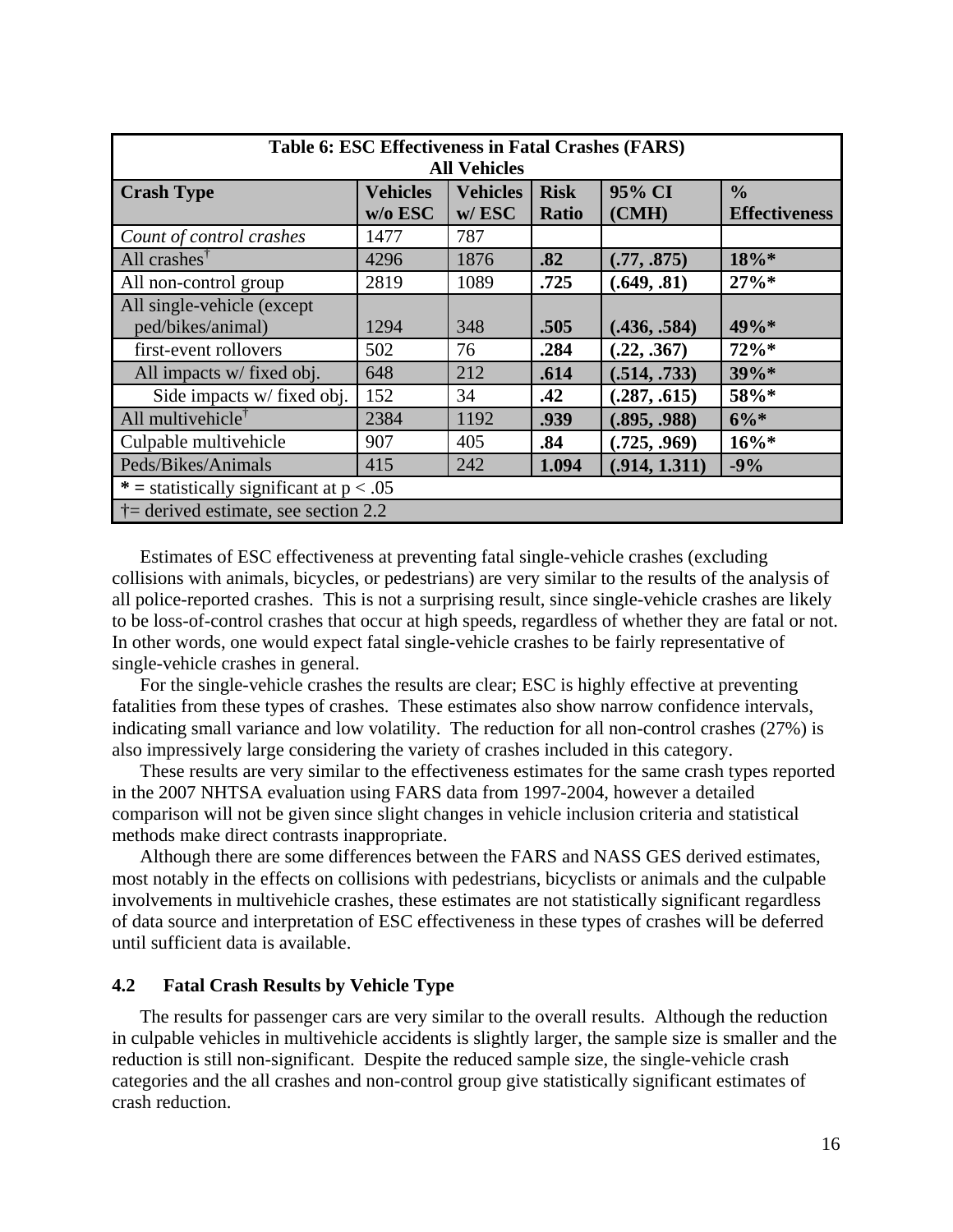| Table 7: ESC Effectiveness in Fatal Crashes (FARS) |                 |                 |              |               |                      |  |
|----------------------------------------------------|-----------------|-----------------|--------------|---------------|----------------------|--|
| <b>Passenger Cars Only</b>                         |                 |                 |              |               |                      |  |
| <b>Crash Type</b>                                  | <b>Vehicles</b> | <b>Vehicles</b> | <b>Risk</b>  | 95% CI        | $\frac{0}{0}$        |  |
| (PCs)                                              | w/o ESC         | w/ESC           | <b>Ratio</b> | (CMH)         | <b>Effectiveness</b> |  |
| Count of control crashes                           | 177             | 174             |              |               |                      |  |
| All crashes $^{\dagger}$                           | 656             | 495             | .768         | (.657, .911)  | 23%                  |  |
| All non-control group                              | 479             | 321             | .682         | (.53, .878)   | $32\%*$              |  |
| All single-vehicle (except                         | 253             | 125             | .503         | (.373, .678)  | 50%*                 |  |
| ped/bikes/animal)                                  |                 |                 |              |               |                      |  |
| first-event rollovers                              | 49              | 21              | .436         | (.251, .757)  | 56%*                 |  |
| All impacts w/ fixed obj.                          | 170             | 89              | .533         | (.387, .742)  | 47%*                 |  |
| Side impacts w/ fixed obj.                         | 49              | 17              | .353         | (.196, .637)  | $65\%*$              |  |
| All multivehicle <sup>†</sup>                      | 333             | 299             | .916         | (.81, 1.055)  | 8%                   |  |
| Culpable multivehicle                              | 156             | 125             | .815         | (.595, 1.117) | 18%                  |  |
| Peds/Bikes/Animals                                 | 45              | 48              | 1.085        | (.687, 1.714) | $-9%$                |  |
| 495<br>656<br>Total number of cases                |                 |                 |              |               |                      |  |
| * = statistically significant at $p < .05$         |                 |                 |              |               |                      |  |
| $\dagger$ = derived estimate, see section 2.2      |                 |                 |              |               |                      |  |

The analysis of passenger car involvements by crash type shows large reductions across crash types, consistent with previous effectiveness analyses. The 23 percent effectiveness estimate for all crashes suggests that nearly a quarter of all fatal crashes in passenger cars may be prevented by adding ESC.

| Table 8: ESC Effectiveness in Fatal Crashes (FARS) |                            |                             |                             |                 |                                       |
|----------------------------------------------------|----------------------------|-----------------------------|-----------------------------|-----------------|---------------------------------------|
| <b>Light Trucks and Vans Only</b>                  |                            |                             |                             |                 |                                       |
| <b>Crash Type</b><br>(LTVs)                        | <b>Vehicles</b><br>w/o ESC | <b>Vehicles</b><br>$w/$ ESC | <b>Risk</b><br><b>Ratio</b> | 95% CI<br>(CMH) | $\frac{0}{0}$<br><b>Effectiveness</b> |
|                                                    |                            |                             |                             |                 |                                       |
| Count of control crashes                           | 1300                       | 613                         |                             |                 |                                       |
| All crashes $^{\dagger}$                           | 3640                       | 1381                        | .805                        | (.752, .865)    | $20\%*$                               |
| All non-control group                              | 2340                       | 768                         | .696                        | (.614, .79)     | $30\%*$                               |
| All single-vehicle (except                         | 1041                       | 223                         | .454                        | (.382, .54)     | 55%*                                  |
| ped/bikes/animal)                                  |                            |                             |                             |                 |                                       |
| first-event rollovers                              | 453                        | 55                          | .258                        | (.192, .346)    | 74%*                                  |
| All impacts w/ fixed obj.                          | 478                        | 123                         | .546                        | (.438, .68)     | 45%*                                  |
| Side impacts w/ fixed obj.                         | 103                        | 17                          | .35                         | (.208, .59)     | 65%*                                  |
| All multive hicle <sup><math>\dagger</math></sup>  | 2051                       | 893                         | .923                        | (.888, .976)    | $8\%*$                                |
| Culpable multivehicle                              | 751                        | 280                         | .791                        | (.669, .935)    | $21\%*$                               |
| Peds/Bikes/Animals                                 | 370                        | 194                         | 1.112                       | (.912, 1.356)   | $-11%$                                |
| Total number of cases                              | 3640                       | 1381                        |                             |                 |                                       |
| * = statistically significant at $p < .05$         |                            |                             |                             |                 |                                       |
| $\dagger$ = derived estimate, see section 2.2      |                            |                             |                             |                 |                                       |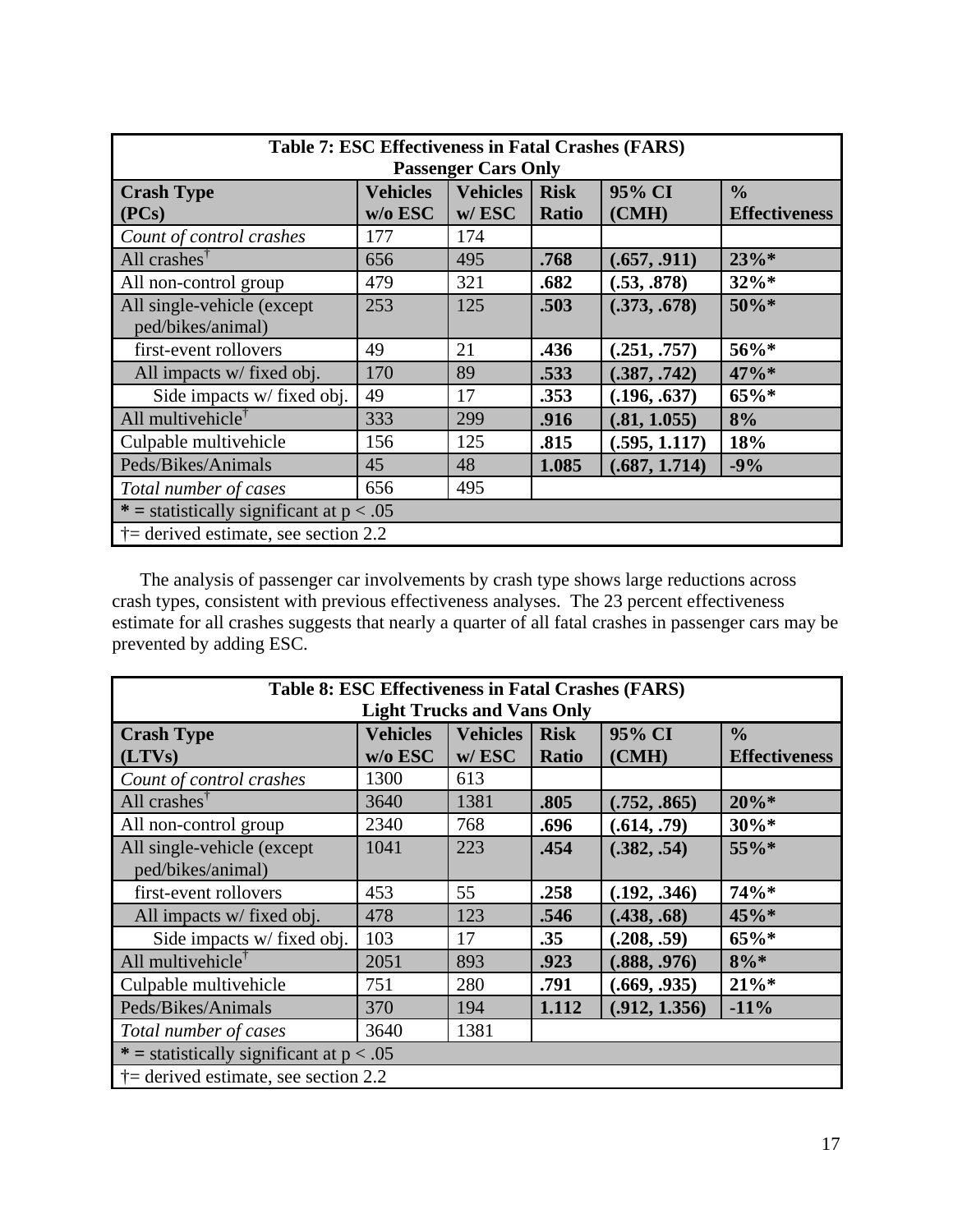LTV's also show large significant reductions in fatalities. This is the only analysis that showed a significant reduction in culpable multivehicle crashes. The only crash category that did not show a significant reduction was collisions with pedestrians, bicyclists, or animals, which showed an 11-percent non-significant increase.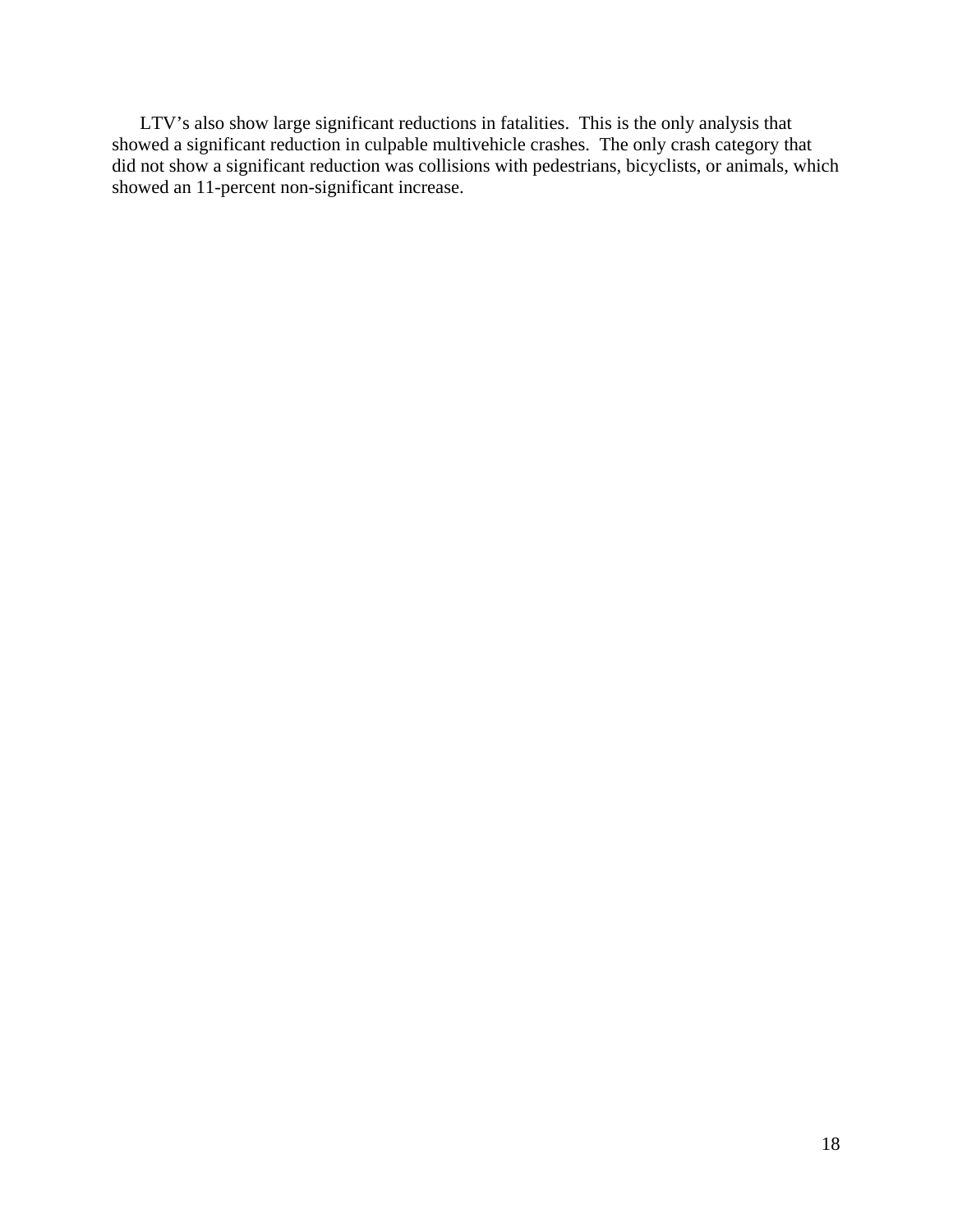# **5: Discussion**

#### **5.1 Summary**

In many ways, ESC is an ideal crash avoidance technology. Because it acts so quickly and without driver input it can prevent a crash without the driver of the vehicle being aware that the system has intervened. It shares many components with the ABS system, reducing the cost for implementation. And most importantly, it has been shown by this analysis and several others, using a variety of methods, to be highly effective at preventing loss-of-control crashes.

By using NASS GES data this evaluation is able to compute nationally representative estimates of ESC effectiveness on crash involvements. This will be a valuable tool in attempts to predict the broad economic and safety related effects that ESC will have in the future.

FARS data is the most comprehensive and accurate fatal-crash data available, and this evaluation and others have shown that this data supports the assertion that ESC has a major impact on vehicle safety. The estimates derived from this data suggest that the mandatory inclusion of ESC on all new vehicles beginning in MY 2012 will save thousands of lives every year due to prevention of fatal loss of control crashes.

Although the results of this analysis and others are very encouraging, it is important to consider any possible disbenefits associated with ESC. There have been no statistically significant increases in any crash type associated with the introduction of ESC. However, small, non-significant increases in the incidence of collisions with pedestrians, bicyclists and animals were observed in this study (FARS only, not GES) and in the 2007 NHTSA evaluation. Because these effects seem to be very small, if they do indeed exist, there is not yet enough data for statistically meaningful results. While this report draws no conclusions about pedestrian crashes, NHTSA plans to keep this category on the "watch" list and repeat the analyses when more data are available. It may also be useful to examine individual cases more closely in order to explore the effects, if any, of ESC on these types of crashes.

#### **5.2 Limitations**

As discussed in section 2.1, the statistical methods applied in this report involve comparing earlier versions of vehicle models without ESC to later versions of the same model with ESC. This requires the assumption that over the included time period (two years before introduction of ESC and two years after introduction of ESC) the vehicle remains much the same aside from the introduction of ESC. Unfortunately, there is some evidence that this is not always the case. When ESC effectiveness is compared across vehicle model, it appears as though there is a tendency for effectiveness to decrease over time. It is impossible to determine whether this is due to differences in early and late adopters of ESC or if the relative frequency of treatment (crashes likely to be prevented by ESC) and control (crashes not likely to be prevented by ESC) crashes is changing over time. If there is a relative decrease in treatment crashes over time within vehicle models, then the method of analysis used in this report would lead to an overestimate of the effectiveness of ESC because these decreases would be attributed to ESC instead.

To test whether there was a decrease in treatment crashes relative to control crashes over time that was not due to the introduction of ESC, a supplemental analysis was conducted on the vehicles included in this analysis. The time periods for the vehicle model years in the study were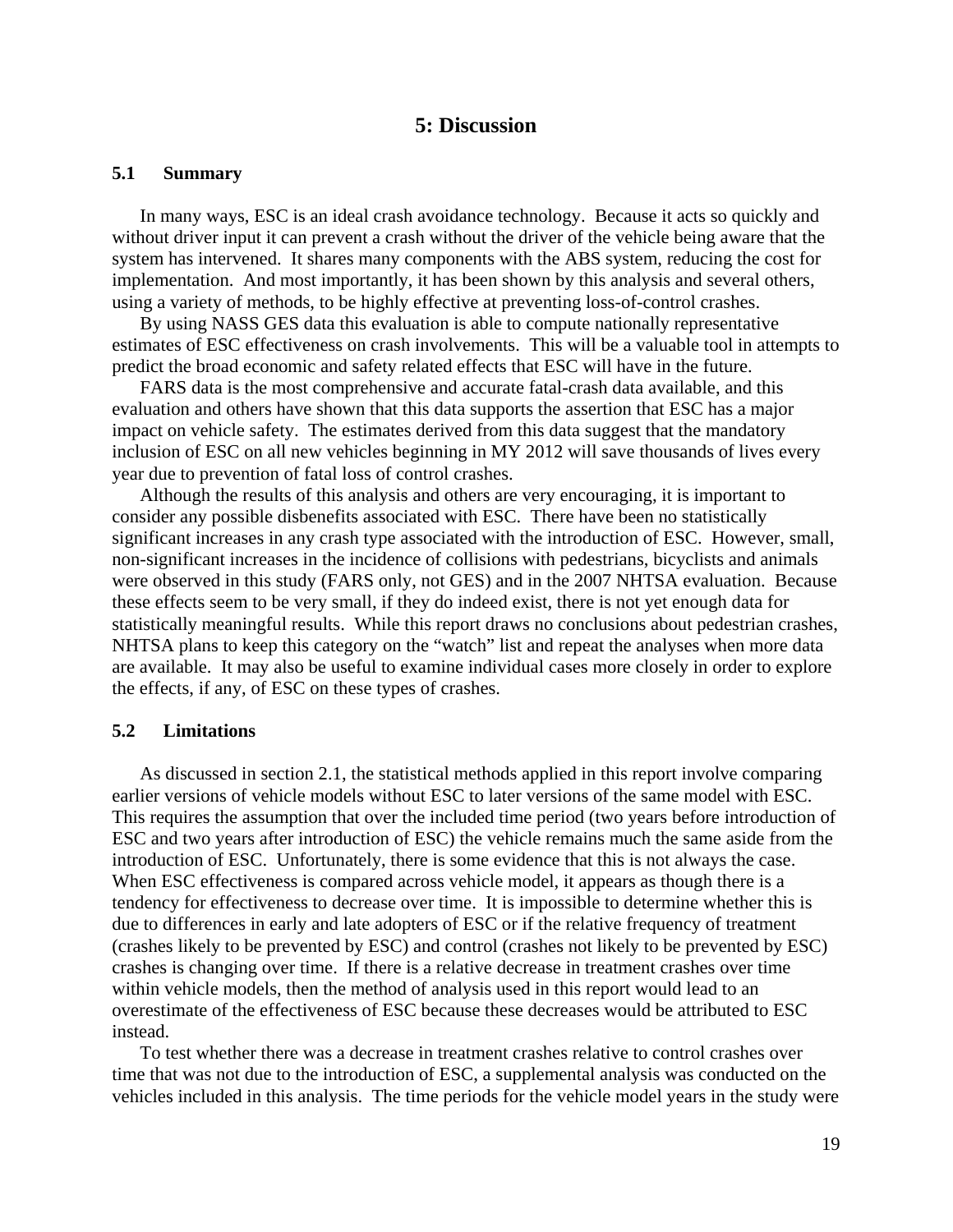shifted back two years, so that instead of comparing the two model years before ESC to the two model years after ESC, the third and fourth model years before ESC are compared to the first and second model years before ESC. If the assumptions are correct then this analysis should result in a risk ratio that is not significantly different from 1.000, since both time periods include only vehicles without ESC. In fact, however, the resulting risk ratios for several vehicles were significantly smaller than one (even after taking major vehicle redesigns into account).

This could be due to changes in the vehicle other than ESC during this time period that reduced the relative incidence of treatment crashes. An examination of the changes in the vehicles with particularly large reductions did not suggest any obvious candidates. However the vehicles that showed a significant decrease were notably all LTVs, and it is likely that many small changes in these vehicles resulted in greater stability over time. These results were not used to adjust the estimates in this report. It would not be valid to assume that these effects would be constant over time, i.e. that the relative reduction in non-control group crashes due to vehicle changes that took place over the four model years before the introduction of ESC will equal the relative reduction due to vehicle changes other than ESC in the four model years surrounding introduction of ESC. Because it is impossible to quantify the effects of changes other than ESC that took place at the same time as the introduction of ESC, it is impossible to gauge the magnitude of the resulting bias to the estimates in this report.

 Some possible sources of this bias could be specifically identified as having potential to affect the estimates in this analysis. These were changes to vehicles that could make later versions of the same vehicle models less prone to treatment crashes than their earlier counterparts, and could therefore lead to an overestimation of the effectiveness of ESC.

1) Vehicle Redesign:

Vehicle models change frequently, and it is important to distinguish between cosmetic changes that are unlikely to affect crashworthiness and more profound changes that may affect the vehicle's safety. In this analysis, vehicle models that changed wheelbase during the included time period were excluded if the redesign occurred in the same year as the introduction of ESC. If the redesign occurred one year before or one year after ESC was introduced, then the analyzed time period was truncated for that vehicle so that only vehicles with the same wheelbase were compared.

#### 2) Static Stability Factor:

Static stability factor (SSF) is a simple measurement of a vehicle's resistance to tipping and rollover. It is a measurement of how top-heavy a vehicle is and is calculated using the for mula:

$$
SSF=\frac{T}{2H}
$$

where

 $T =$  track width; distance between the centers of the right and left tires along the axle  $H =$  height of the center of gravity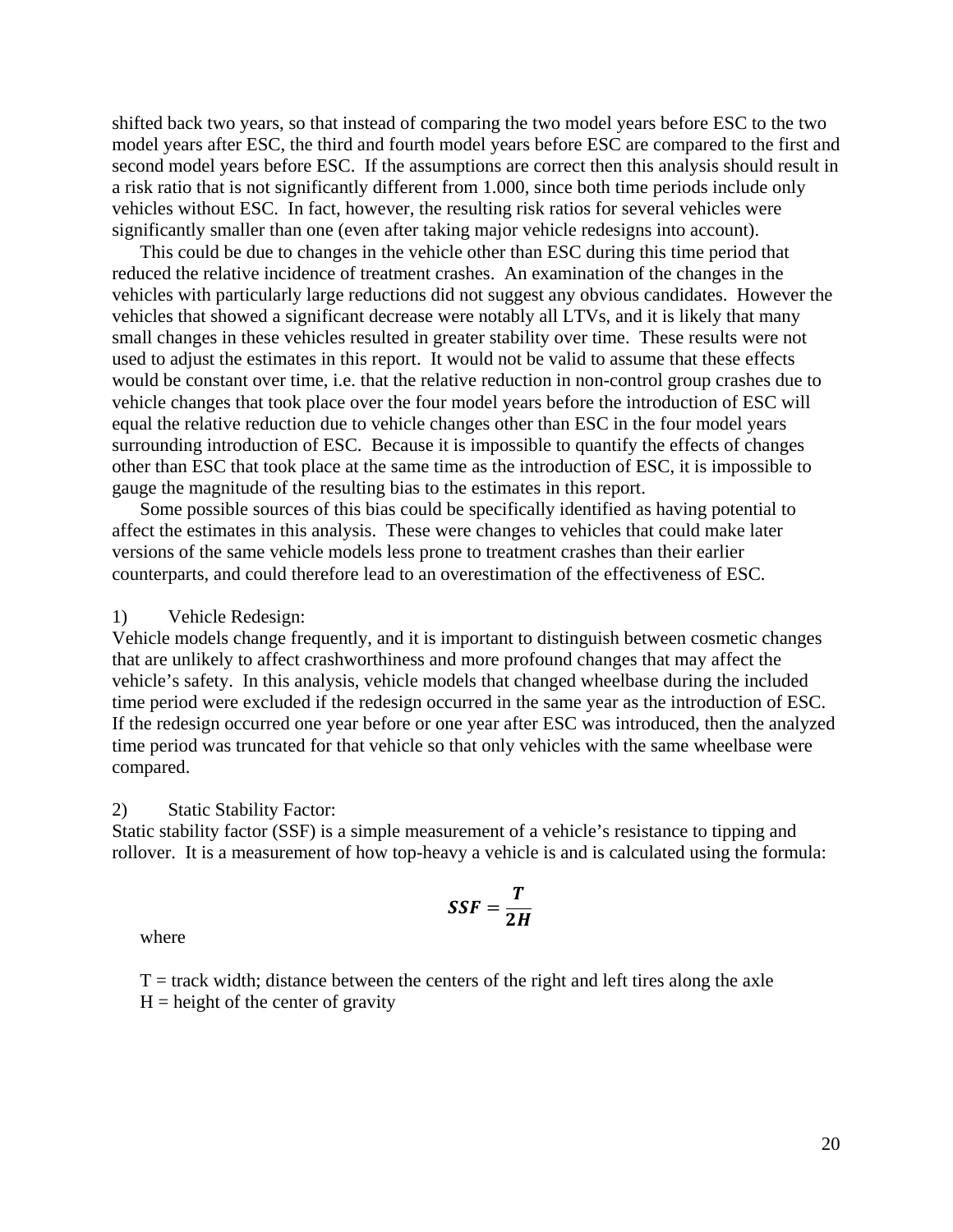The lower the SSF, the more likely a vehicle is to roll in a tripped single-vehicle crash. Across all passenger vehicles, SSF values tend to range from 1.00 to 1.50.<sup>9</sup>

The static stability factors for the included vehicles were graphed over the included time period so that large changes in the SSF could be identified using Chow's F-statistic.<sup>10</sup> No vehicles were identified by this method as undergoing a significant change in the SSF during the time period of interest. Although SSF tends to increase over time, the within model time periods are so brief (4 years maximum) that large changes are unlikely.

#### 3) Rollover Sensors:

Rollover sensors are designed to measure the lateral and vertical acceleration, speed and roll rate of a vehicle in order to predict an impending rollover. When the sensors detect an impending rollover, the control module triggers the side curtain air bags to help protect passengers against severe injury. The coincidental introduction of rollover sensors and ESC could result in safety benefits from the sensors being attributed instead to ESC.

No vehicles in the analysis received side curtain airbags in the same model year as ESC, but several GM models received sensors one year before the introduction of standard ESC. For these vehicles, all rollover crashes that occurred in the year before rollover sensors were included were excluded from analysis.

Even after addressing the sources of bias listed above, some vehicle models still showed a relative decrease in treatment crashes during the four years before the introduction of ESC. While this suggests that there may be an overestimation bias to the estimates in this report, it is not proof that such bias does in fact exist. Because steps were taken to identify and remove bias such as limiting the included within model years to two years before and two years after ESC, these estimates should be more accurate and robust than any previous effectiveness estimates.

<sup>9</sup> Walz, M. (2005). *Trends in the Static Stability Factor of Passenger Cars, Light Trucks, and Vans*. (Report No. DOT HS 809 868), Washington, DC: National Highway Traffic Safety Administration.

<sup>10</sup> Baltagi, B. (2008) *Econometrics*. Syracuse, NY: Springer